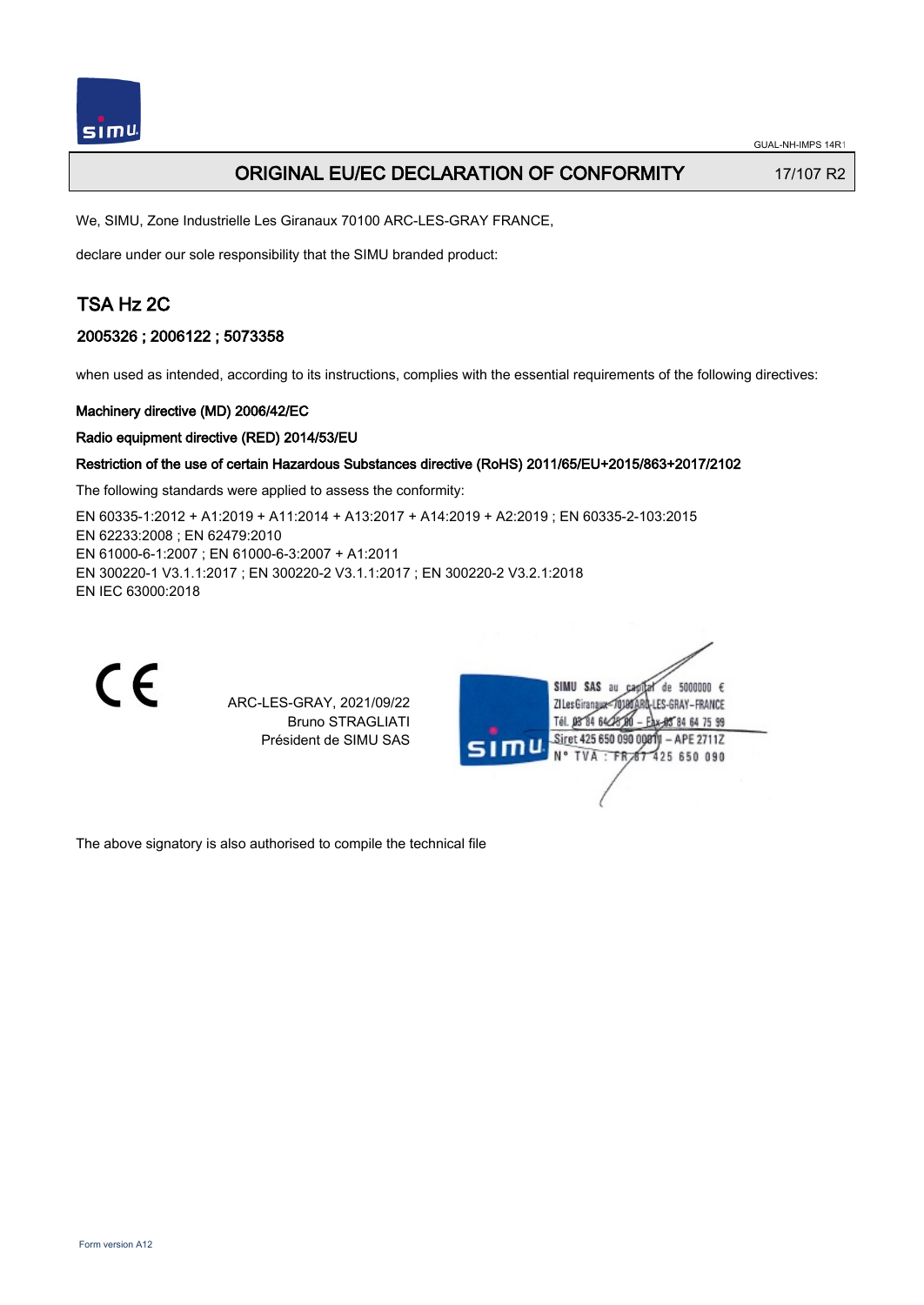

## ORIGINAL EU/EC DECLARATION OF CONFORMITY DECLARATION EU/CE DE CONFORMITE ORIGINALE

17/107 R2

We, SIMU, Zone Industrielle Les Giranaux 70100 ARC-LES-GRAY FRANCE, Nous,

declare under our sole responsibility that the SIMU branded product: declarons sous notre seule responsabilité que le produit de marque SIMU

# TSA Hz 2C

## 2005326 ; 2006122 ; 5073358

when used as intended, according to its instructions, complies with the essential requirements of the following directives: utilisé, selon l'usage prévu, comme décrit dans son manuel d'utilisation, est conforme aux exigences essentielles des directives suivantes

### Machinery directive (MD) 2006/42/EC

Directive Machine 2006/42/EC

### Radio equipment directive (RED) 2014/53/EU

Directive sur les équipements radio 2014/53/EU

### Restriction of the use of certain Hazardous Substances directive (RoHS) 2011/65/EU+2015/863+2017/2102

Directive RoHS 2011/65/EU+2015/863+2017/2102

The following standards were applied to assess the conformity: Les normes de référence suivantes ont été appliquées pour évaluer la conformité

EN 60335‑1:2012 + A1:2019 + A11:2014 + A13:2017 + A14:2019 + A2:2019 ; EN 60335‑2‑103:2015 EN 62233:2008 ; EN 62479:2010 EN 61000‑6‑1:2007 ; EN 61000‑6‑3:2007 + A1:2011 EN 300220‑1 V3.1.1:2017 ; EN 300220‑2 V3.1.1:2017 ; EN 300220‑2 V3.2.1:2018 EN IEC 63000:2018

 $\epsilon$ 

ARC-LES-GRAY, 2021/09/22 Bruno STRAGLIATI Président de SIMU SAS



The above signatory is also authorised to compile the technical file La personne signataire ci-dessus est aussi celle autorisée à constituer le dossier technique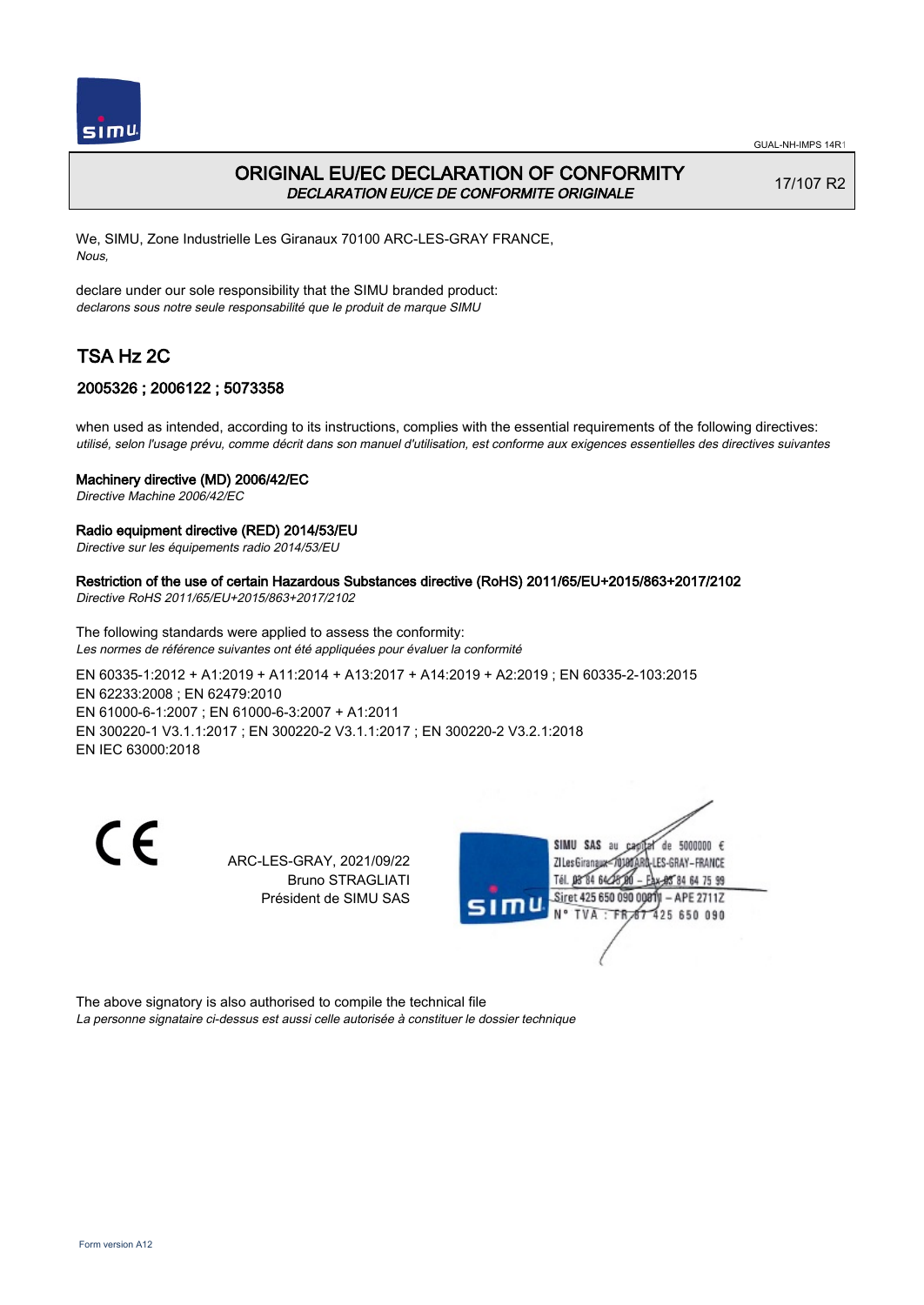

## ORIGINAL EU/EC DECLARATION OF CONFORMITY ORIGINAL EU/EG-KONFORMITÄTSERKLÄRUNG

17/107 R2

We, SIMU, Zone Industrielle Les Giranaux 70100 ARC-LES-GRAY FRANCE, Wir,

declare under our sole responsibility that the SIMU branded product: erklären unter unserer alleinigen Verantwortung, dass das mit der Marke SIMU versehene Produkt

# TSA Hz 2C

## 2005326 ; 2006122 ; 5073358

when used as intended, according to its instructions, complies with the essential requirements of the following directives: den einschlägigen Bestimmungen der folgenden Richtlinien entspricht, wenn es nach den Anweisungen des Herstellers bestimmungsgemäß verwendet wird

### Machinery directive (MD) 2006/42/EC

Maschinenrichtlinie 2006/42/EC

### Radio equipment directive (RED) 2014/53/EU

Funkanlagen-Richtlinie 2014/53/EU

## Restriction of the use of certain Hazardous Substances directive (RoHS) 2011/65/EU+2015/863+2017/2102

RoHS-Richtlinie 2011/65/EU+2015/863+2017/2102

The following standards were applied to assess the conformity: Die Konformität wird durch die Einhaltung folgender Normen nachgewiesen

EN 60335‑1:2012 + A1:2019 + A11:2014 + A13:2017 + A14:2019 + A2:2019 ; EN 60335‑2‑103:2015 EN 62233:2008 ; EN 62479:2010 EN 61000‑6‑1:2007 ; EN 61000‑6‑3:2007 + A1:2011 EN 300220‑1 V3.1.1:2017 ; EN 300220‑2 V3.1.1:2017 ; EN 300220‑2 V3.2.1:2018 EN IEC 63000:2018

C F

ARC-LES-GRAY, 2021/09/22 Bruno STRAGLIATI Président de SIMU SAS



The above signatory is also authorised to compile the technical file

Die oben genannte Person ist auch bevollmächtigt, die relevanten technischen Unterlagen zusammenzustellen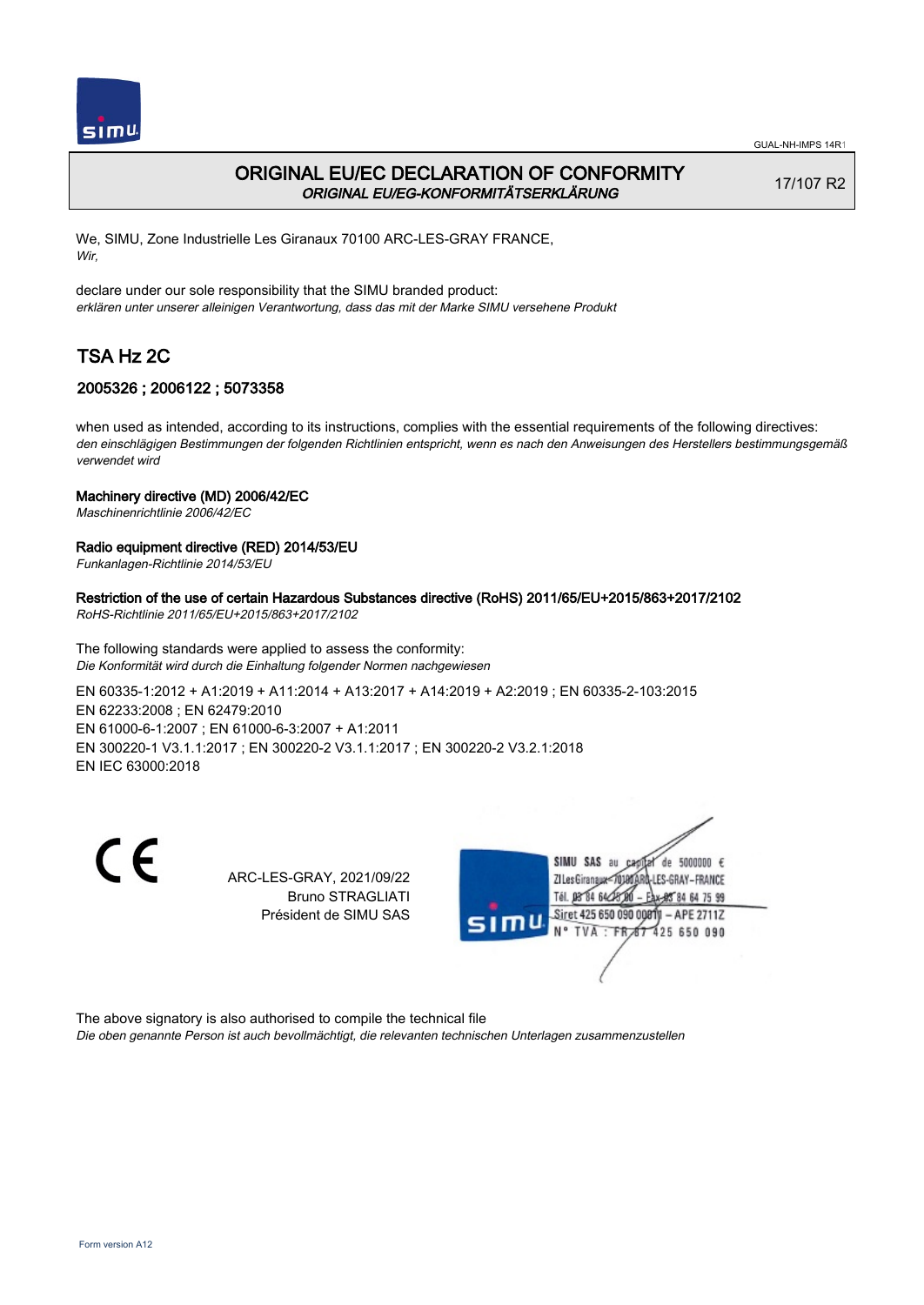

## ORIGINAL EU/EC DECLARATION OF CONFORMITY DECLARACIÓN UE/CE DE CONFORMIDAD ORIGINAL

17/107 R2

We, SIMU, Zone Industrielle Les Giranaux 70100 ARC-LES-GRAY FRANCE, Nosotros,

declare under our sole responsibility that the SIMU branded product: declaramos bajo nuestra única responsabilidad, que los productos de la marca SIMU

# TSA Hz 2C

## 2005326 ; 2006122 ; 5073358

when used as intended, according to its instructions, complies with the essential requirements of the following directives: cuando se utilizan según el uso previsto, de conformidad con sus instrucciones, cumplen con los requisitos esenciales de las siguientes directivas

### Machinery directive (MD) 2006/42/EC

Directiva "Máquinas" 2006/42/EC

### Radio equipment directive (RED) 2014/53/EU

Directiva equipos radioeléctricos 2014/53/EU

# Restriction of the use of certain Hazardous Substances directive (RoHS) 2011/65/EU+2015/863+2017/2102

Directiva RoHS 2011/65/EU+2015/863+2017/2102

The following standards were applied to assess the conformity: Las siguientes normas de referencia han sido aplicadas para evaluar la conformidad

EN 60335‑1:2012 + A1:2019 + A11:2014 + A13:2017 + A14:2019 + A2:2019 ; EN 60335‑2‑103:2015 EN 62233:2008 ; EN 62479:2010 EN 61000‑6‑1:2007 ; EN 61000‑6‑3:2007 + A1:2011 EN 300220‑1 V3.1.1:2017 ; EN 300220‑2 V3.1.1:2017 ; EN 300220‑2 V3.2.1:2018 EN IEC 63000:2018

C F

ARC-LES-GRAY, 2021/09/22 Bruno STRAGLIATI Président de SIMU SAS



The above signatory is also authorised to compile the technical file

el firmante, anteriormente mencionado tambien esta facultado para elaborar el expediente tecnico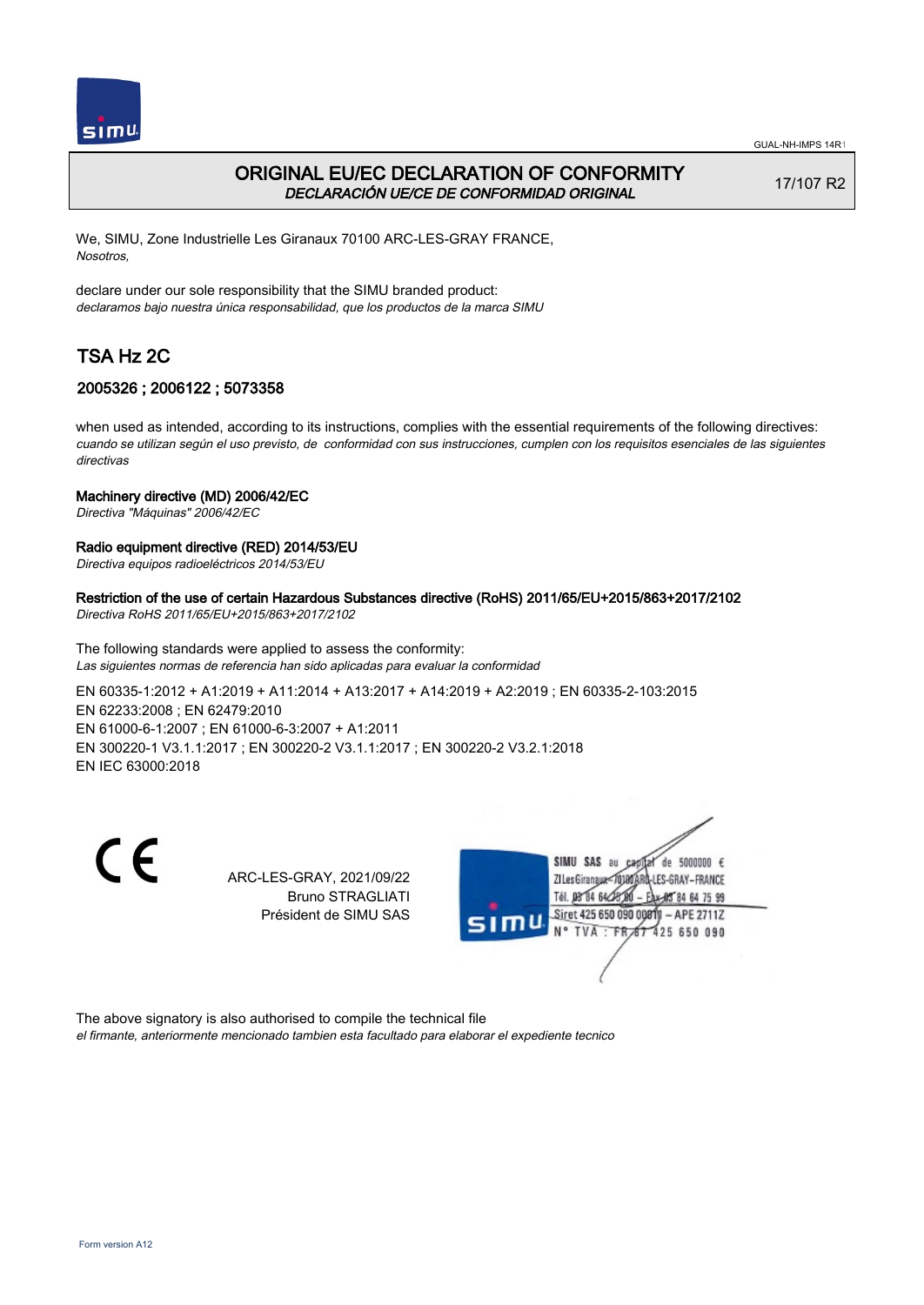

## ORIGINAL EU/EC DECLARATION OF CONFORMITY DICHIARAZIONE DI CONFORMITÀ UE/CE ORIGINALE

17/107 R2

We, SIMU, Zone Industrielle Les Giranaux 70100 ARC-LES-GRAY FRANCE, Noi,

declare under our sole responsibility that the SIMU branded product: dichiariamo sotto la nostra esclusiva responsabilità che l'appareccho di marca SIMU

# TSA Hz 2C

## 2005326 ; 2006122 ; 5073358

when used as intended, according to its instructions, complies with the essential requirements of the following directives: se utilizzato secondo l'uso previsto, come descritto nel suo manuale d'istruzioni, è conforme ai requisiti essenziali delle seguenti Direttive

### Machinery directive (MD) 2006/42/EC

Direttiva Macchine 2006/42/EC

### Radio equipment directive (RED) 2014/53/EU

Direttiva apparecchiature radio 2014/53/EU

## Restriction of the use of certain Hazardous Substances directive (RoHS) 2011/65/EU+2015/863+2017/2102

Direttiva RoHS 2011/65/EU+2015/863+2017/2102

The following standards were applied to assess the conformity: I seguenti standard di riferimento sono stati applicati per ottenere la conformità

EN 60335‑1:2012 + A1:2019 + A11:2014 + A13:2017 + A14:2019 + A2:2019 ; EN 60335‑2‑103:2015 EN 62233:2008 ; EN 62479:2010 EN 61000‑6‑1:2007 ; EN 61000‑6‑3:2007 + A1:2011 EN 300220‑1 V3.1.1:2017 ; EN 300220‑2 V3.1.1:2017 ; EN 300220‑2 V3.2.1:2018 EN IEC 63000:2018

 $\epsilon$ 

ARC-LES-GRAY, 2021/09/22 Bruno STRAGLIATI Président de SIMU SAS



The above signatory is also authorised to compile the technical file Il firmatario è inoltre autorizzato a costituire il fascicolo tecnico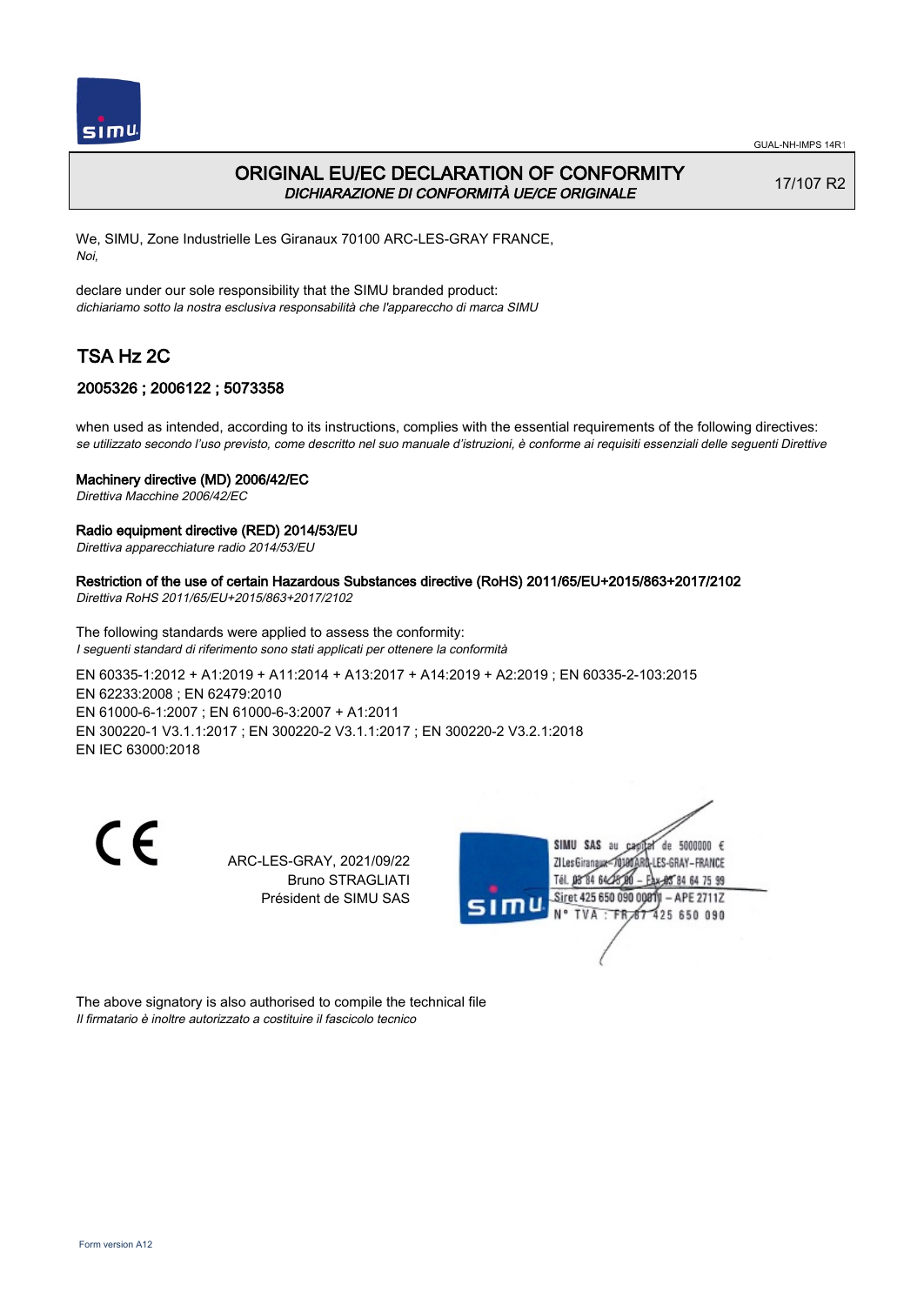

# ORIGINAL EU/EC DECLARATION OF CONFORMITY ОРИГИНАЛНА EU/EC ДЕКЛАРАЦИЯ ЗА СЪОТВЕТСТВИЕ

17/107 R2

We, SIMU, Zone Industrielle Les Giranaux 70100 ARC-LES-GRAY FRANCE, Ние,

declare under our sole responsibility that the SIMU branded product: декларираме на своя лична отговорност, че продукт с търговска марка SIMU

# TSA Hz 2C

## 2005326 ; 2006122 ; 5073358

when used as intended, according to its instructions, complies with the essential requirements of the following directives: когато се използва съобразно предназначението си и в съответствие с инструкциите е в съответствие с основните изисквания на следните директиви

### Machinery directive (MD) 2006/42/EC

Машинна директива 2006/42/EC

### Radio equipment directive (RED) 2014/53/EU

Директива за радио оборудване 2014/53/EU

#### Restriction of the use of certain Hazardous Substances directive (RoHS) 2011/65/EU+2015/863+2017/2102

RoHS Директива относно ограничението на употребата на определени опасни вещества в електрическото и електронното оборудване 2011/65/EU+2015/863+2017/2102

The following standards were applied to assess the conformity: Следните референтни стандарти са приложени за оценяване на съответствието

EN 60335‑1:2012 + A1:2019 + A11:2014 + A13:2017 + A14:2019 + A2:2019 ; EN 60335‑2‑103:2015 EN 62233:2008 ; EN 62479:2010 EN 61000‑6‑1:2007 ; EN 61000‑6‑3:2007 + A1:2011 EN 300220‑1 V3.1.1:2017 ; EN 300220‑2 V3.1.1:2017 ; EN 300220‑2 V3.2.1:2018 EN IEC 63000:2018

C E

ARC-LES-GRAY, 2021/09/22 Bruno STRAGLIATI Président de SIMU SAS



The above signatory is also authorised to compile the technical file Гоеподписващия също е упълномощен да съставя техническо досие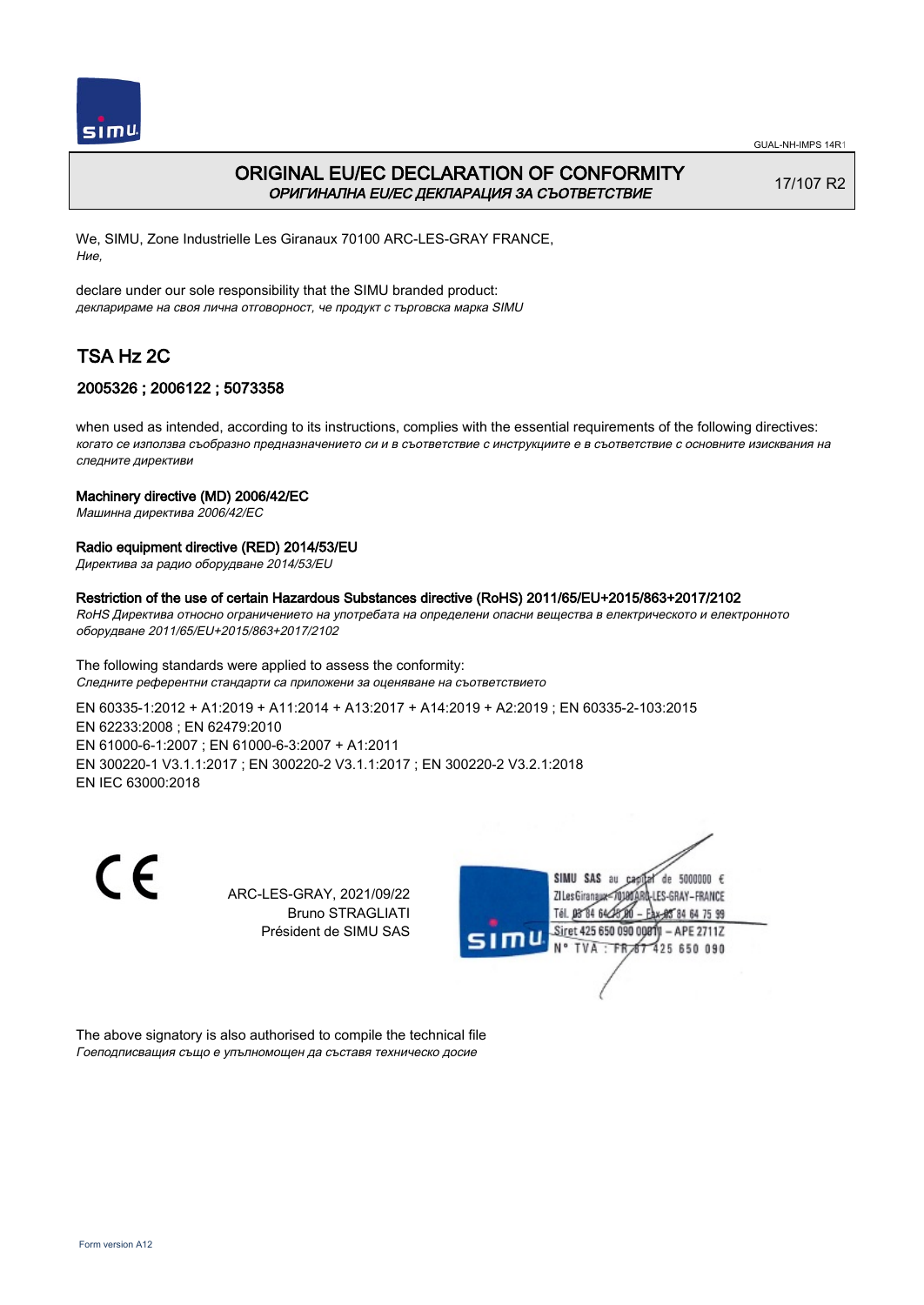

## ORIGINAL EU/EC DECLARATION OF CONFORMITY ORIGINÁLNÍ EU/ES PROHLÁŠENÍ O SHODĚ

17/107 R2

We, SIMU, Zone Industrielle Les Giranaux 70100 ARC-LES-GRAY FRANCE, My,

declare under our sole responsibility that the SIMU branded product: prohlašujeme na svou výlučnou odpovědnost, že výrobek značky SIMU

# TSA Hz 2C

## 2005326 ; 2006122 ; 5073358

when used as intended, according to its instructions, complies with the essential requirements of the following directives: pokud je používán v souladu s účelem použití a s návodem, splňuje základní požadavky těchto směrnic

### Machinery directive (MD) 2006/42/EC

Směrnice o strojních zařízeních 2006/42/EC

#### Radio equipment directive (RED) 2014/53/EU

Směrnice o dodávání rádiových zařízení na trh 2014/53/EU

#### Restriction of the use of certain Hazardous Substances directive (RoHS) 2011/65/EU+2015/863+2017/2102

Směrnice o omezení používání některých nebezpečných látek v elektrických a elektronických zařízeních 2011/65/EU+2015/863+2017/2102

The following standards were applied to assess the conformity: Pro posouzení shody byly použity následující normy

EN 60335‑1:2012 + A1:2019 + A11:2014 + A13:2017 + A14:2019 + A2:2019 ; EN 60335‑2‑103:2015 EN 62233:2008 ; EN 62479:2010 EN 61000‑6‑1:2007 ; EN 61000‑6‑3:2007 + A1:2011 EN 300220‑1 V3.1.1:2017 ; EN 300220‑2 V3.1.1:2017 ; EN 300220‑2 V3.2.1:2018 EN IEC 63000:2018

 $\epsilon$ 

ARC-LES-GRAY, 2021/09/22 Bruno STRAGLIATI Président de SIMU SAS



The above signatory is also authorised to compile the technical file Výše uvedená osoba je také osoba pověřená sestavením technické dokumentace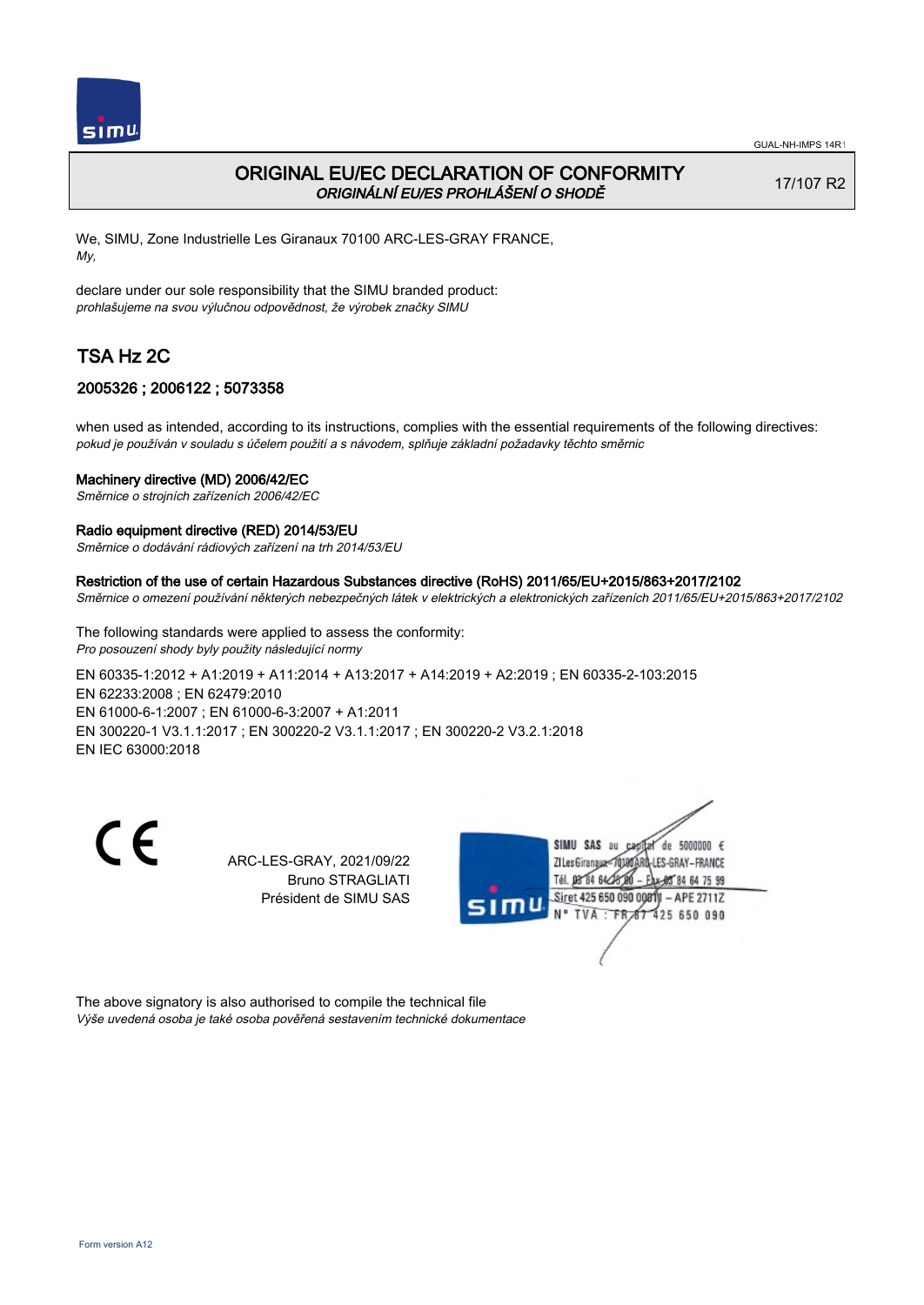

## ORIGINAL EU/EC DECLARATION OF CONFORMITY ORIGINAL EU/EF-OVERENSSTEMMELSESERKLÆRING

17/107 R2

We, SIMU, Zone Industrielle Les Giranaux 70100 ARC-LES-GRAY FRANCE, Vi,

declare under our sole responsibility that the SIMU branded product: erklærer som eneansvarlige, at SIMU mærkede produkter

# TSA Hz 2C

## 2005326 ; 2006122 ; 5073358

when used as intended, according to its instructions, complies with the essential requirements of the following directives: når det anvendes efter hensigten, efter dennes instrukser, overholder kravene i følgende direktiver

### Machinery directive (MD) 2006/42/EC

Maskindirektivet 2006/42/EC

### Radio equipment directive (RED) 2014/53/EU

Radioudstyrsdirektivet 2014/53/EU

### Restriction of the use of certain Hazardous Substances directive (RoHS) 2011/65/EU+2015/863+2017/2102

RoHS direktiv 2011/65/EU+2015/863+2017/2102

The following standards were applied to assess the conformity: Referencestandarderne der følger blev anvendt til at vurdere overholdelsen

EN 60335‑1:2012 + A1:2019 + A11:2014 + A13:2017 + A14:2019 + A2:2019 ; EN 60335‑2‑103:2015 EN 62233:2008 ; EN 62479:2010 EN 61000‑6‑1:2007 ; EN 61000‑6‑3:2007 + A1:2011 EN 300220‑1 V3.1.1:2017 ; EN 300220‑2 V3.1.1:2017 ; EN 300220‑2 V3.2.1:2018 EN IEC 63000:2018

 $\epsilon$ 

ARC-LES-GRAY, 2021/09/22 Bruno STRAGLIATI Président de SIMU SAS



The above signatory is also authorised to compile the technical file Personen nævnt ovenfor er også godkendt til at udarbejde det tekniske dossier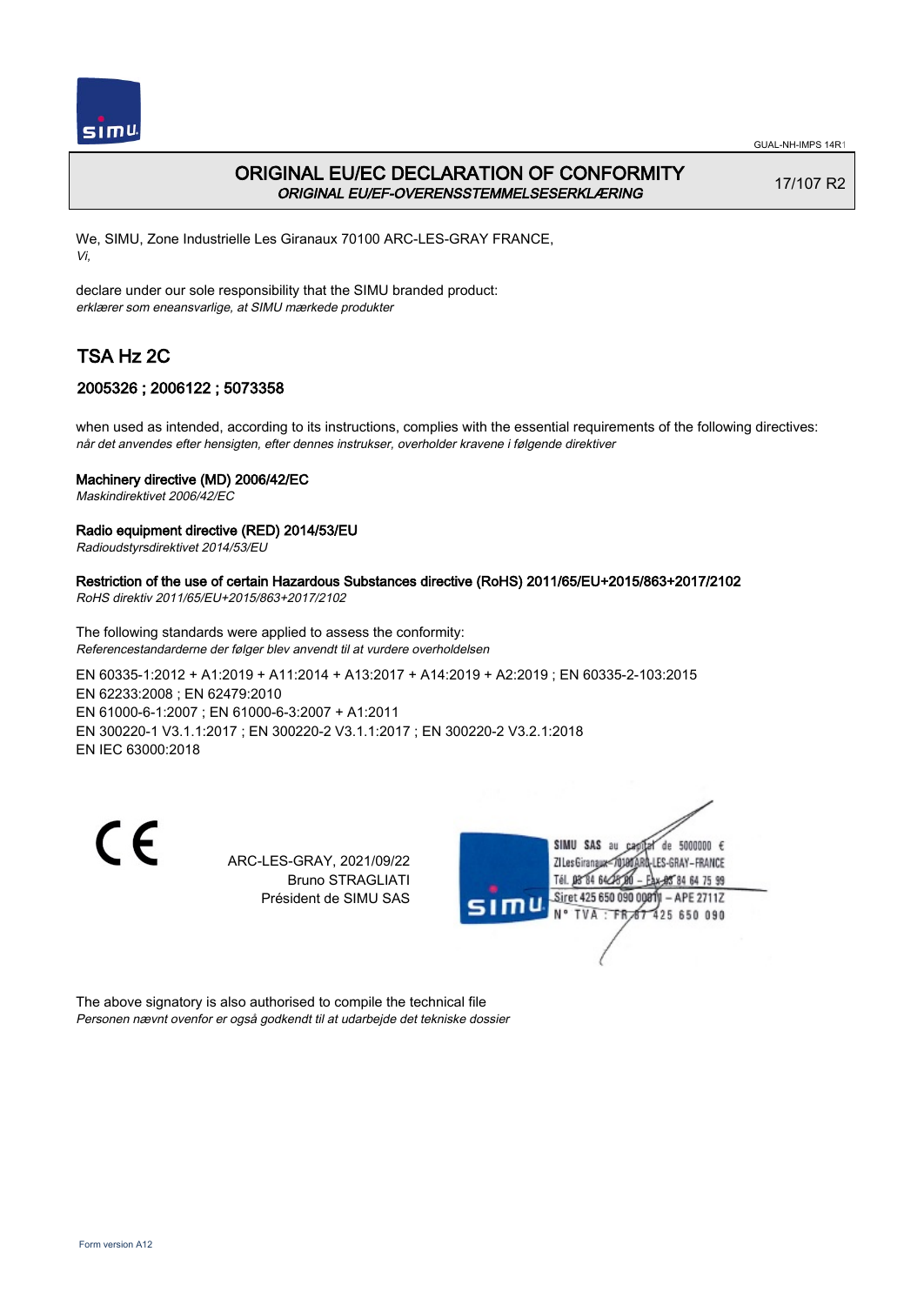

## ORIGINAL EU/EC DECLARATION OF CONFORMITY EL/EK VASTAVUSDEKLARATSIOON

17/107 R2

We, SIMU, Zone Industrielle Les Giranaux 70100 ARC-LES-GRAY FRANCE, Meie,

declare under our sole responsibility that the SIMU branded product: kinnitame kogu vastutusega, et SIMU kaubamärgiga tooted

# TSA Hz 2C

## 2005326 ; 2006122 ; 5073358

when used as intended, according to its instructions, complies with the essential requirements of the following directives: kui kasutatakse eesmärgipäraselt ja juhiste kohaselt, vastavad käesoleva direktiivi põhinõuetele

### Machinery directive (MD) 2006/42/EC

Masinate direktiiv 2006/42/EC

#### Radio equipment directive (RED) 2014/53/EU

Direktiiv raadioseadmete turul kättesaadavuse kohta 2014/53/EU

#### Restriction of the use of certain Hazardous Substances directive (RoHS) 2011/65/EU+2015/863+2017/2102

RoHs direktiiv ohtlike ainete kasutamise piirangute kohta elektri- ja elektroonikaseadmetes 2011/65/EU+2015/863+2017/2102

The following standards were applied to assess the conformity: Vastavusdeklaratsiooni hindamiseks kasutatakse järgmisi standardeid

EN 60335‑1:2012 + A1:2019 + A11:2014 + A13:2017 + A14:2019 + A2:2019 ; EN 60335‑2‑103:2015 EN 62233:2008 ; EN 62479:2010 EN 61000‑6‑1:2007 ; EN 61000‑6‑3:2007 + A1:2011 EN 300220‑1 V3.1.1:2017 ; EN 300220‑2 V3.1.1:2017 ; EN 300220‑2 V3.2.1:2018 EN IEC 63000:2018

 $\epsilon$ 

ARC-LES-GRAY, 2021/09/22 Bruno STRAGLIATI Président de SIMU SAS



The above signatory is also authorised to compile the technical file Eelpool nimetatud isik on volitatud koostama tehnilist dokumentatsiooni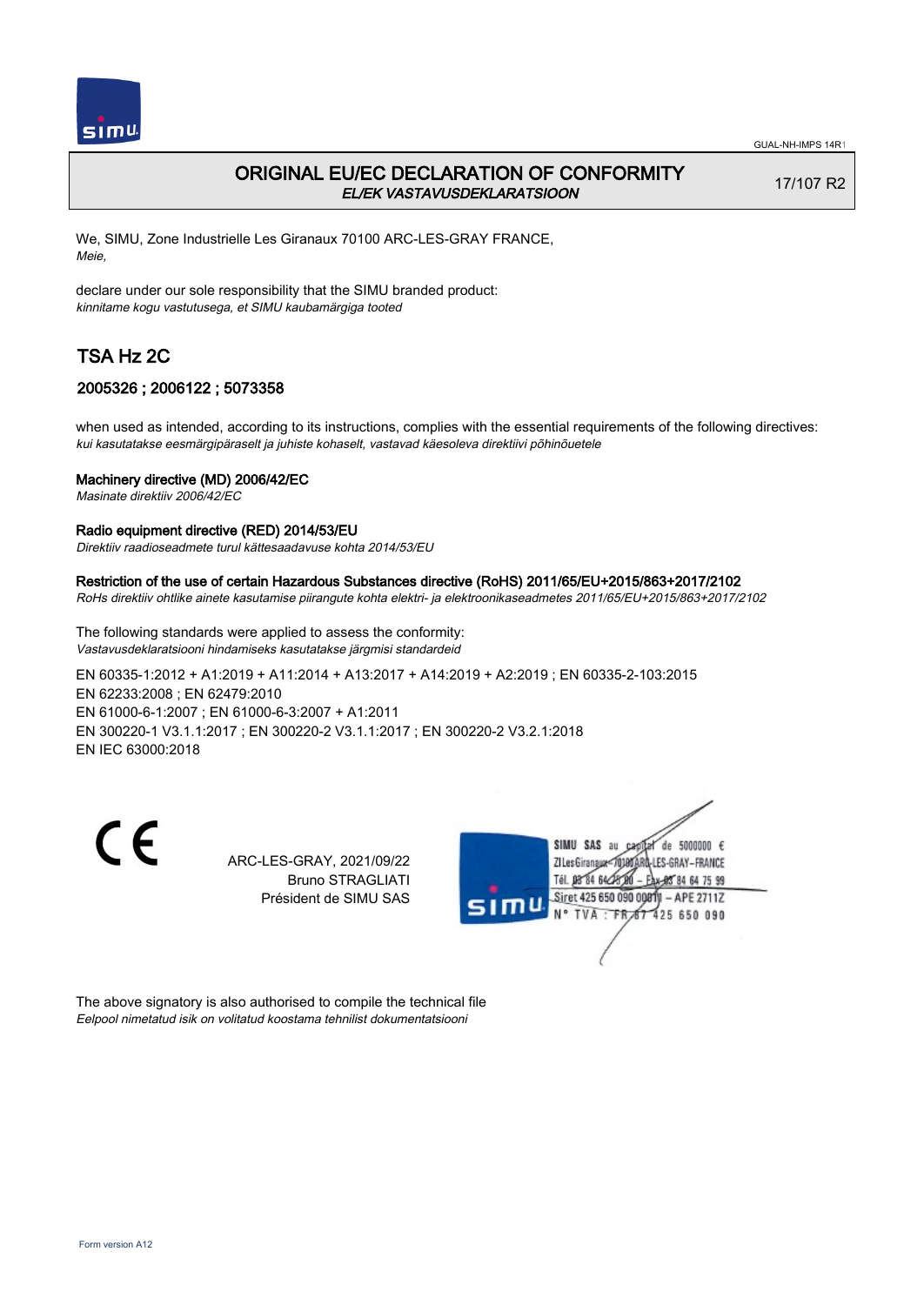

GUAL-NH-IMPS 14R1

# ORIGINAL EU/EC DECLARATION OF CONFORMITY ALKUPERÄISET EU/EY-VAATIMUSTENMUKAISUUSVAKUUTUS

17/107 R2

We, SIMU, Zone Industrielle Les Giranaux 70100 ARC-LES-GRAY FRANCE, Me,

declare under our sole responsibility that the SIMU branded product: vakuutamme omalla vastuullamme, että SIMU merkkituote

# TSA Hz 2C

## 2005326 ; 2006122 ; 5073358

when used as intended, according to its instructions, complies with the essential requirements of the following directives: kun käytettynä oikein ja sen ohjeiden mukaan, noudattaa seuraavien direktiivien olennaisia vaatimuksia

## Machinery directive (MD) 2006/42/EC

Konedirektiivin 2006/42/EC

## Radio equipment directive (RED) 2014/53/EU

Radiolaitteiden direktiivin 2014/53/EU

## Restriction of the use of certain Hazardous Substances directive (RoHS) 2011/65/EU+2015/863+2017/2102

RoHS direktiivin 2011/65/EU+2015/863+2017/2102

The following standards were applied to assess the conformity: Seuraavia viitestandardeja sovellettiin vaatimustenmukaisuusvakuutusta arvioitaessa

EN 60335‑1:2012 + A1:2019 + A11:2014 + A13:2017 + A14:2019 + A2:2019 ; EN 60335‑2‑103:2015 EN 62233:2008 ; EN 62479:2010 EN 61000‑6‑1:2007 ; EN 61000‑6‑3:2007 + A1:2011 EN 300220‑1 V3.1.1:2017 ; EN 300220‑2 V3.1.1:2017 ; EN 300220‑2 V3.2.1:2018 EN IEC 63000:2018

 $\epsilon$ 

ARC-LES-GRAY, 2021/09/22 Bruno STRAGLIATI Président de SIMU SAS



The above signatory is also authorised to compile the technical file Yllä allekirjoittaja on myös valtuutettu kokoamaan teknisten tiedostojen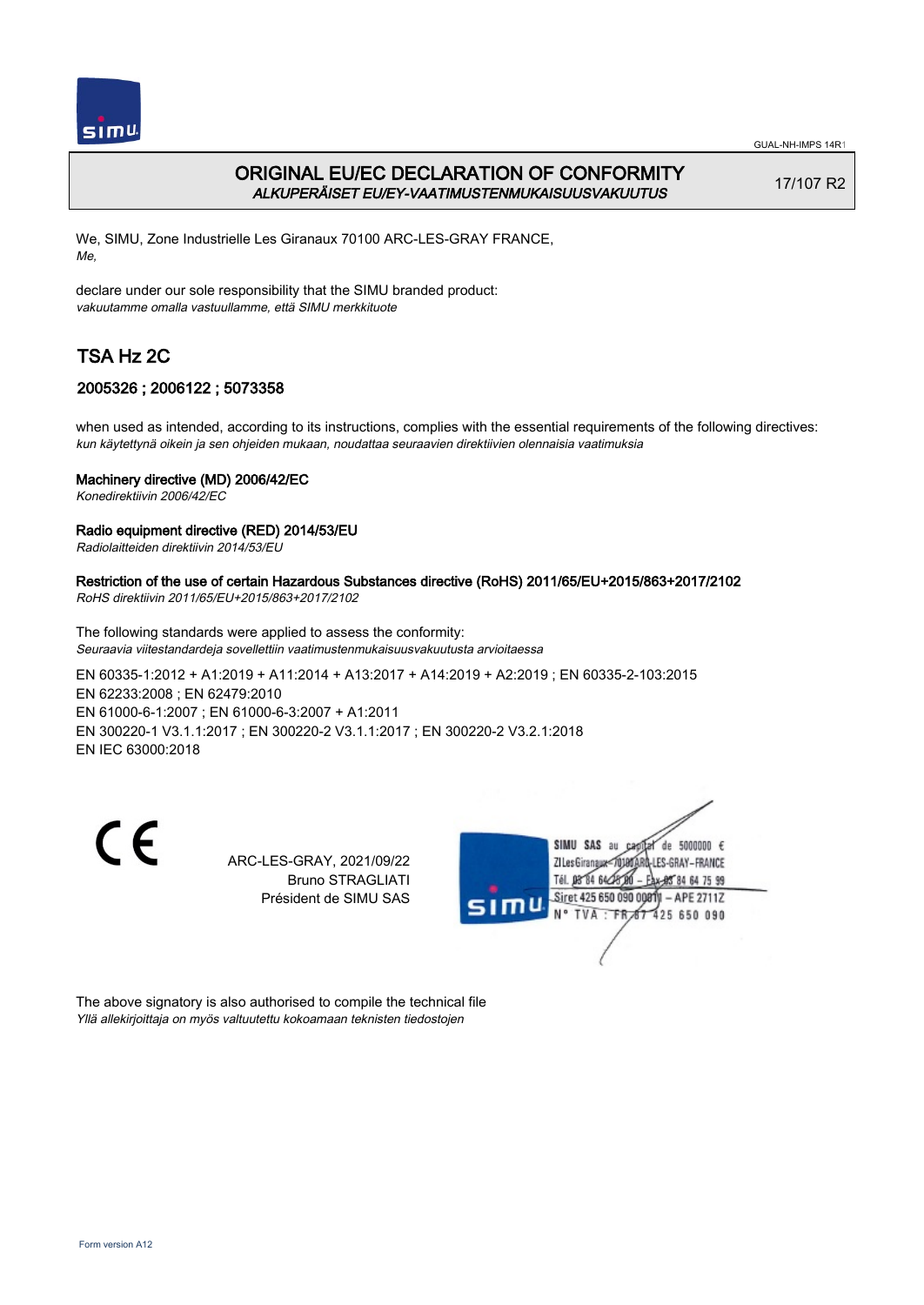

## ORIGINAL EU/EC DECLARATION OF CONFORMITY ΠΡΩΤΟΤΥΠΟ ΔΗΛΩΣΗ ΣΥΜΜΟΡΦΩΣΗΣ ΕΕ/EK

17/107 R2

We, SIMU, Zone Industrielle Les Giranaux 70100 ARC-LES-GRAY FRANCE, εμείς,

declare under our sole responsibility that the SIMU branded product: Δηλώνουμε αναλαμβάνοντας την αποκλειστική ευθύνη ότι το επώνυμο προϊόν SIMU

# TSA Hz 2C

## 2005326 ; 2006122 ; 5073358

when used as intended, according to its instructions, complies with the essential requirements of the following directives: όταν χρησιμοποιείται όπως έχει προβλεφθεί, σύμφωνα με τις οδηγίες του, συμφωνεί με τις βασικές απαιτήσεις των ακόλουθων οδηγιών

### Machinery directive (MD) 2006/42/EC

Οδηγία περι μηχανικού εξοπλισμού 2006/42/EC

### Radio equipment directive (RED) 2014/53/EU

Οδηγία ραδιοεξοπλισμού 2014/53/EU

## Restriction of the use of certain Hazardous Substances directive (RoHS) 2011/65/EU+2015/863+2017/2102

Οδηγίας RoHS 2011/65/EU+2015/863+2017/2102

The following standards were applied to assess the conformity: Τα πρότυπα αναφοράς που ακολουθούν εφαρμόστηκαν με σκοπό την αξιολόγηση της συμμόρφωσης

EN 60335‑1:2012 + A1:2019 + A11:2014 + A13:2017 + A14:2019 + A2:2019 ; EN 60335‑2‑103:2015 EN 62233:2008 ; EN 62479:2010 EN 61000‑6‑1:2007 ; EN 61000‑6‑3:2007 + A1:2011 EN 300220‑1 V3.1.1:2017 ; EN 300220‑2 V3.1.1:2017 ; EN 300220‑2 V3.2.1:2018 EN IEC 63000:2018

 $\epsilon$ 

ARC-LES-GRAY, 2021/09/22 Bruno STRAGLIATI Président de SIMU SAS



The above signatory is also authorised to compile the technical file

Το πρόσωπο που αναφέρεται παραπάνω είναι επίσης εξουσιοδοτημένο να καταρτίσει τον τεχνικό φάκελο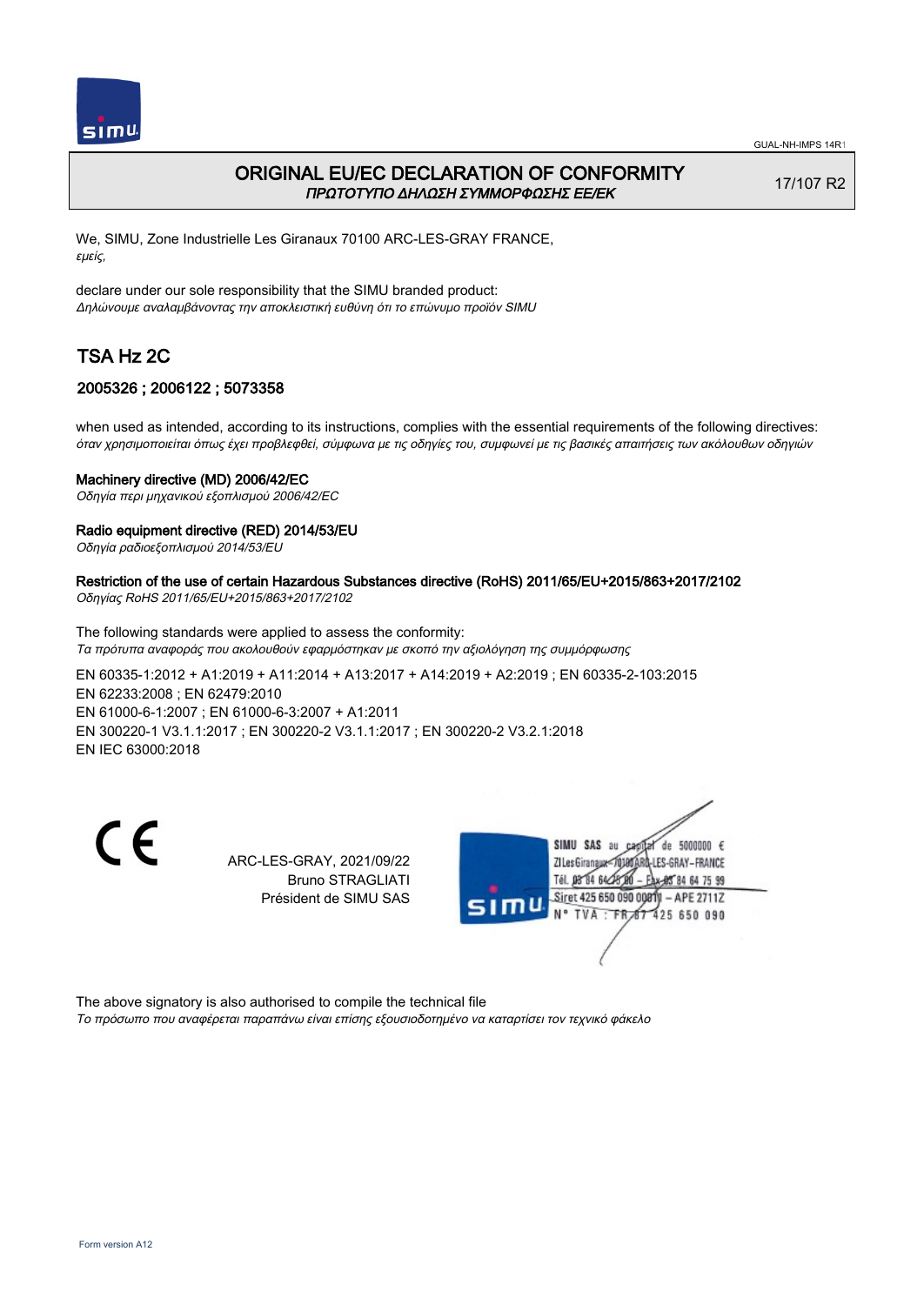

## ORIGINAL EU/EC DECLARATION OF CONFORMITY ORGINALNA EU/EC DEKLARACIJA O USKLAĐENOSTI

17/107 R2

We, SIMU, Zone Industrielle Les Giranaux 70100 ARC-LES-GRAY FRANCE, Mi,

declare under our sole responsibility that the SIMU branded product: izjavljujemo pod punom odgovornošču da je proizvod marke SIMU

# TSA Hz 2C

## 2005326 ; 2006122 ; 5073358

when used as intended, according to its instructions, complies with the essential requirements of the following directives: ako se upotrebljava prema namjeni, prema važećim uputama, usklađen sa prijeko potrebnim zahtijevima slijedećih direktiva

### Machinery directive (MD) 2006/42/EC

Direktiva o strojevima 2006/42/EC

### Radio equipment directive (RED) 2014/53/EU

Direktiva za radijsku opremu 2014/53/EU

## Restriction of the use of certain Hazardous Substances directive (RoHS) 2011/65/EU+2015/863+2017/2102

Direktiva RoHS 2011/65/EU+2015/863+2017/2102

The following standards were applied to assess the conformity: Slijedeće reference standarda se primjenjuju da se odredi usklađenost

EN 60335‑1:2012 + A1:2019 + A11:2014 + A13:2017 + A14:2019 + A2:2019 ; EN 60335‑2‑103:2015 EN 62233:2008 ; EN 62479:2010 EN 61000‑6‑1:2007 ; EN 61000‑6‑3:2007 + A1:2011 EN 300220‑1 V3.1.1:2017 ; EN 300220‑2 V3.1.1:2017 ; EN 300220‑2 V3.2.1:2018 EN IEC 63000:2018

 $\epsilon$ 

ARC-LES-GRAY, 2021/09/22 Bruno STRAGLIATI Président de SIMU SAS



The above signatory is also authorised to compile the technical file Gore navedeni potpisnik također je ovlašten za sastavljanje tehničkog dokumenta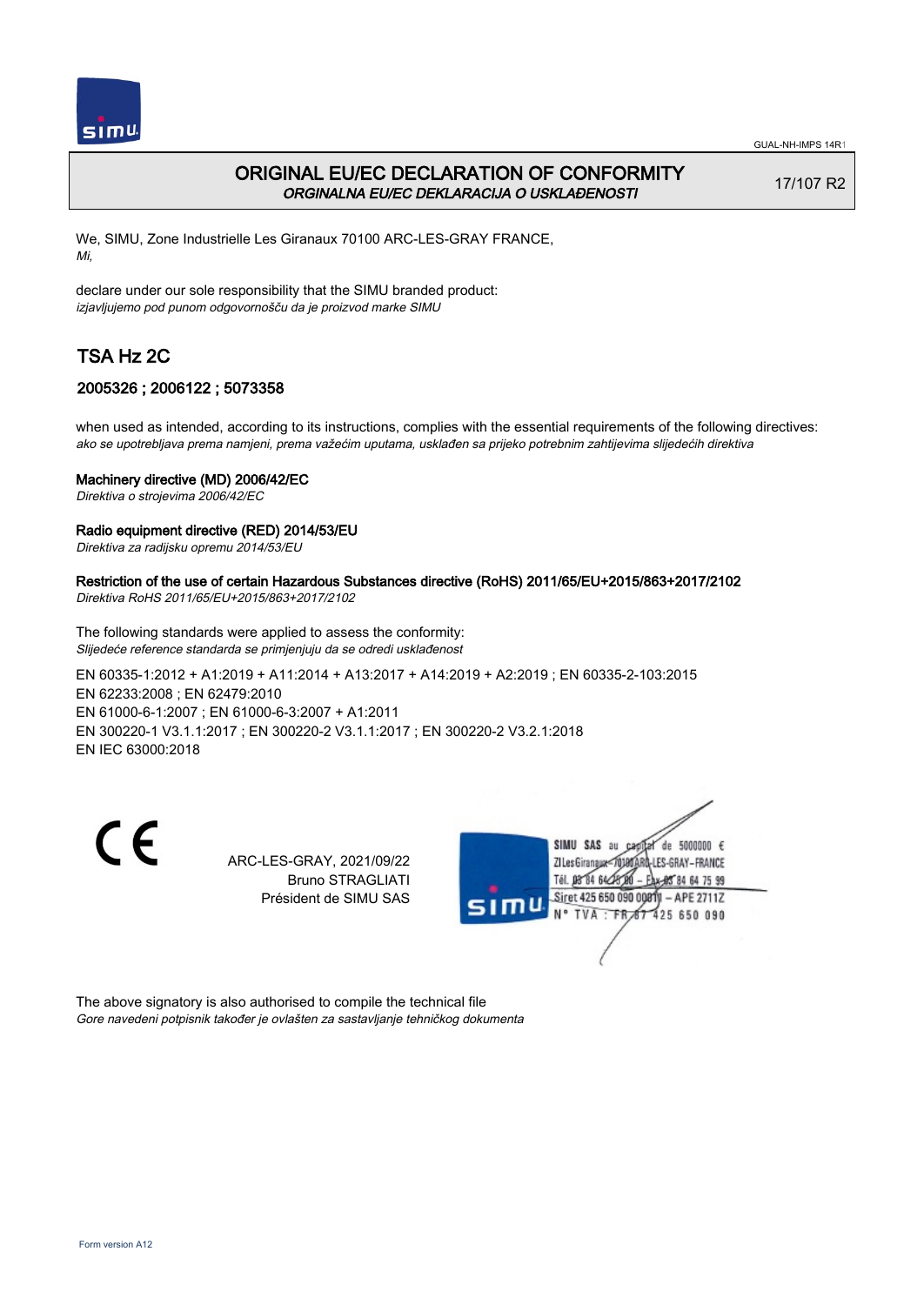

## ORIGINAL EU/EC DECLARATION OF CONFORMITY Eredeti EU/CE Megfelelőségi Nyilatkozat

17/107 R2

We, SIMU, Zone Industrielle Les Giranaux 70100 ARC-LES-GRAY FRANCE, Alulírott,

declare under our sole responsibility that the SIMU branded product: felelősségünk teljes tudatában kijelentjük, hogy a szóban forgó SIMU termék

# TSA Hz 2C

## 2005326 ; 2006122 ; 5073358

when used as intended, according to its instructions, complies with the essential requirements of the following directives: megfelel, az alábbi irányelvekben megfogalmazott alapvető követelményeknek

### Machinery directive (MD) 2006/42/EC

Gépekre vonatkozó irányelv 2006/42/EC

#### Radio equipment directive (RED) 2014/53/EU

A rádióberendezésekről szóló irányelv 2014/53/EU

#### Restriction of the use of certain Hazardous Substances directive (RoHS) 2011/65/EU+2015/863+2017/2102

RoHS irányelv 2011/65/EU+2015/863+2017/2102

The following standards were applied to assess the conformity: A megfelelőség biztosításának érdekében az alábbi szabványok kerültek alkalmazásra

EN 60335‑1:2012 + A1:2019 + A11:2014 + A13:2017 + A14:2019 + A2:2019 ; EN 60335‑2‑103:2015 EN 62233:2008 ; EN 62479:2010 EN 61000‑6‑1:2007 ; EN 61000‑6‑3:2007 + A1:2011 EN 300220‑1 V3.1.1:2017 ; EN 300220‑2 V3.1.1:2017 ; EN 300220‑2 V3.2.1:2018 EN IEC 63000:2018

 $\epsilon$ 

ARC-LES-GRAY, 2021/09/22 Bruno STRAGLIATI Président de SIMU SAS



The above signatory is also authorised to compile the technical file A fent említett aláíró is jogosult a műszaki dokumentáció összeállítására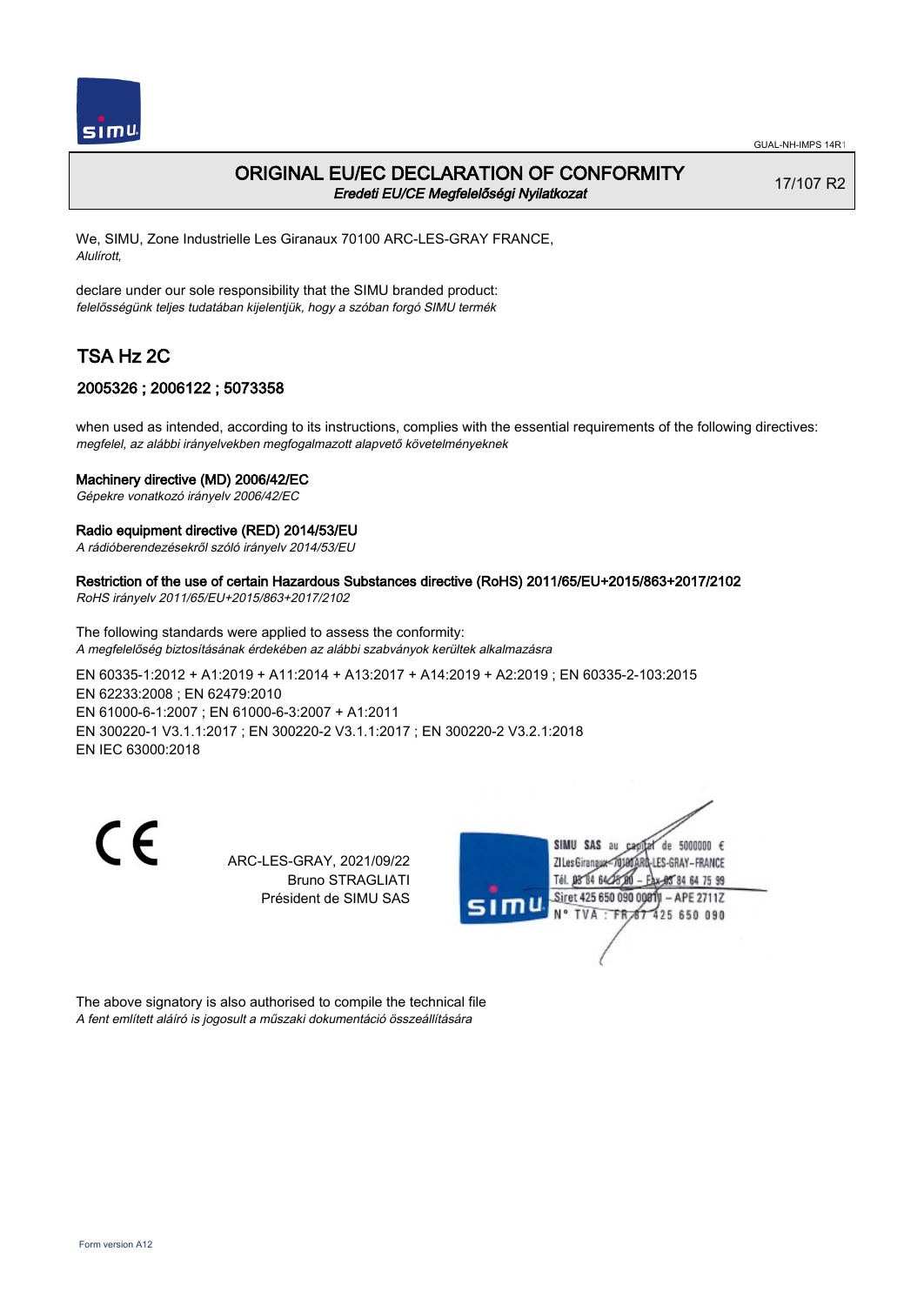

## ORIGINAL EU/EC DECLARATION OF CONFORMITY ORIGINALI ES/EB ATITIKTIES DEKLARACIJA

17/107 R2

We, SIMU, Zone Industrielle Les Giranaux 70100 ARC-LES-GRAY FRANCE, Mes,

declare under our sole responsibility that the SIMU branded product: atsakingai deklaruojame, kad SIMU kompanijos produktas

# TSA Hz 2C

## 2005326 ; 2006122 ; 5073358

when used as intended, according to its instructions, complies with the essential requirements of the following directives: naudojamas pagal paskirtį, pagal gamintojo instrukcijas, atitinka esminius šių Direktyvų reikalavimus

### Machinery directive (MD) 2006/42/EC

Mašinų direktyva 2006/42/EC

### Radio equipment directive (RED) 2014/53/EU

Radijo ryšio įrenginių direktyva 2014/53/EU

## Restriction of the use of certain Hazardous Substances directive (RoHS) 2011/65/EU+2015/863+2017/2102

PMNA (RoHS) direktyva 2011/65/EU+2015/863+2017/2102

The following standards were applied to assess the conformity: Įverinti deklaruojamą atitiktį buvo taikomi toliau nurodyti standartai

EN 60335‑1:2012 + A1:2019 + A11:2014 + A13:2017 + A14:2019 + A2:2019 ; EN 60335‑2‑103:2015 EN 62233:2008 ; EN 62479:2010 EN 61000‑6‑1:2007 ; EN 61000‑6‑3:2007 + A1:2011 EN 300220‑1 V3.1.1:2017 ; EN 300220‑2 V3.1.1:2017 ; EN 300220‑2 V3.2.1:2018 EN IEC 63000:2018

 $\epsilon$ 

ARC-LES-GRAY, 2021/09/22 Bruno STRAGLIATI Président de SIMU SAS



The above signatory is also authorised to compile the technical file Asmuo, pasirašęs šią deklaraciją, taip pat turi įgaliojimą sudaryti techninę bylą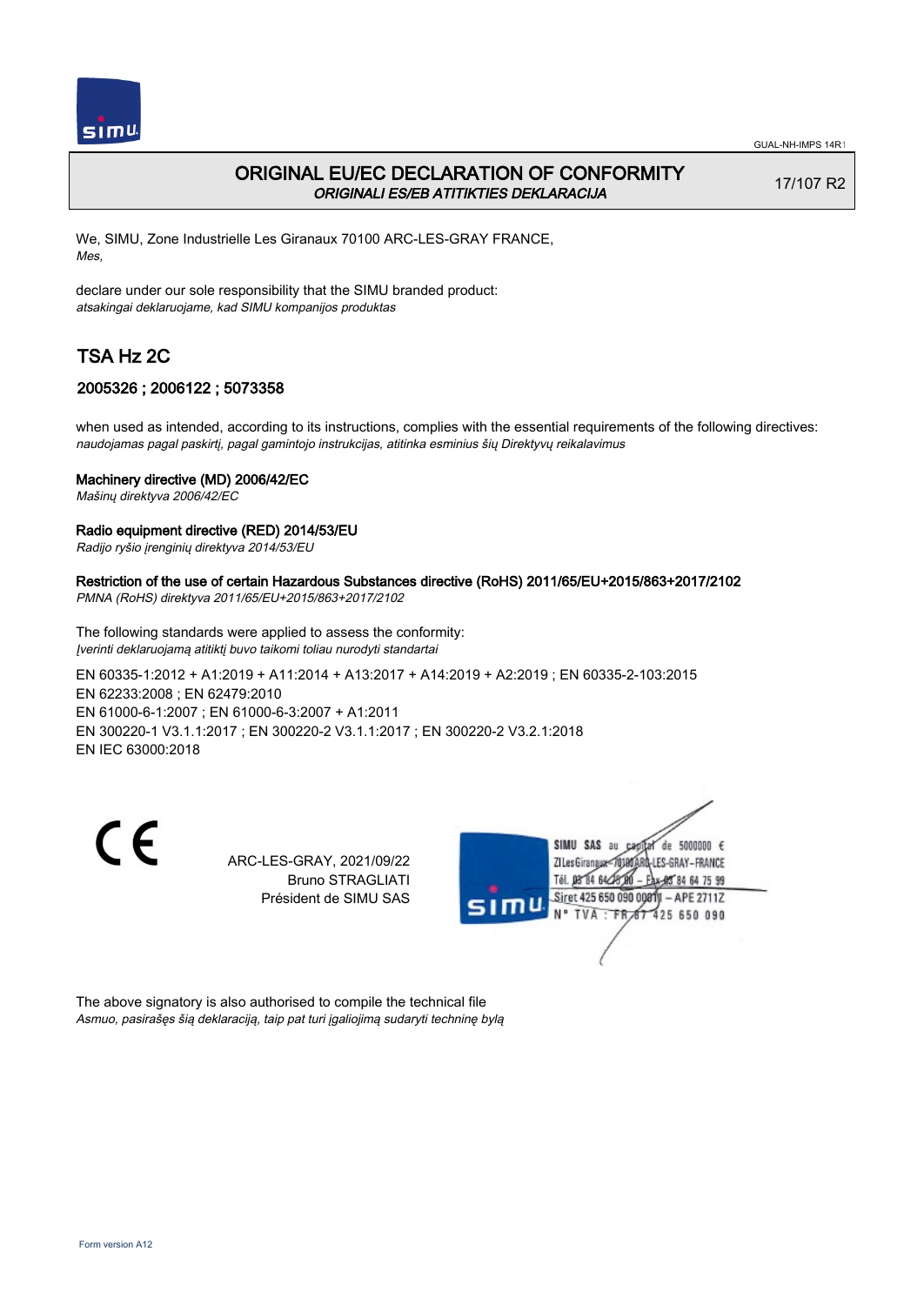

## ORIGINAL EU/EC DECLARATION OF CONFORMITY ES/EK ATBILSTĪBAS DEKLARĀCIJA

17/107 R2

We, SIMU, Zone Industrielle Les Giranaux 70100 ARC-LES-GRAY FRANCE, Mēs,

declare under our sole responsibility that the SIMU branded product: ar pilnu atbildību, apliecinām, ka SIMU zīmola produkti,

# TSA Hz 2C

## 2005326 ; 2006122 ; 5073358

when used as intended, according to its instructions, complies with the essential requirements of the following directives: ja tie tiek lietoti saskaņā ar norādījumiem, atbilst šo direktīvu pamatprasībām

### Machinery directive (MD) 2006/42/EC

Mašīnu Direktīva 2006/42/EC

### Radio equipment directive (RED) 2014/53/EU

Direktīva par radioiekārtu pieejamību tirgū 2014/53/EU

### Restriction of the use of certain Hazardous Substances directive (RoHS) 2011/65/EU+2015/863+2017/2102

RoHs Direktīva par dažādu bīstamu vielu izmantošanas ierobežošanu elektriskās un elektroniskās iekārtās 2011/65/EU+2015/863+2017/2102

The following standards were applied to assess the conformity: Atbilstības deklarācijas novērtēšanai tiek pielietoti sekojoši standarti

EN 60335‑1:2012 + A1:2019 + A11:2014 + A13:2017 + A14:2019 + A2:2019 ; EN 60335‑2‑103:2015 EN 62233:2008 ; EN 62479:2010 EN 61000‑6‑1:2007 ; EN 61000‑6‑3:2007 + A1:2011 EN 300220‑1 V3.1.1:2017 ; EN 300220‑2 V3.1.1:2017 ; EN 300220‑2 V3.2.1:2018 EN IEC 63000:2018

C F

ARC-LES-GRAY, 2021/09/22 Bruno STRAGLIATI Président de SIMU SAS



The above signatory is also authorised to compile the technical file Iepriekš minētā persona ir pilnvarota sastādīt tehnisko dokumentāciju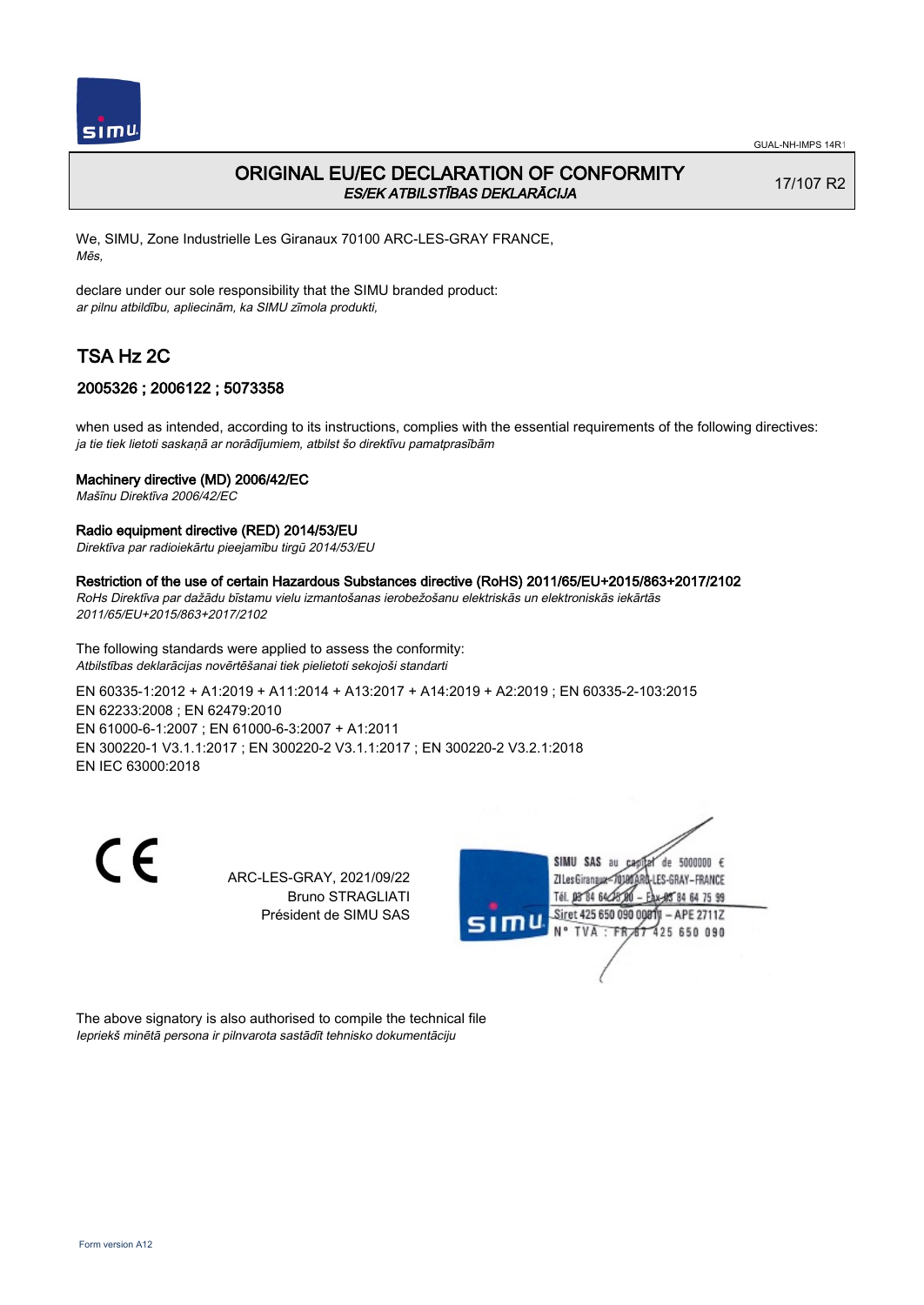

# ORIGINAL EU/EC DECLARATION OF CONFORMITY OORSPRONKELIJKE EU/EG-CONFORMITEITSVERKLARING

17/107 R2

We, SIMU, Zone Industrielle Les Giranaux 70100 ARC-LES-GRAY FRANCE, Wij,

declare under our sole responsibility that the SIMU branded product: verklaren op eigen verantwoordelijkheid dat het produkt van het SIMU

# TSA Hz 2C

## 2005326 ; 2006122 ; 5073358

when used as intended, according to its instructions, complies with the essential requirements of the following directives: wanneer gebruikt voor de juiste toepassing voldoet aan de essentiële eisen van de volgende richtlijnen

### Machinery directive (MD) 2006/42/EC

Machinerichtlijn 2006/42/EC

### Radio equipment directive (RED) 2014/53/EU

Richtlijn radioapparatuur 2014/53/EU

## Restriction of the use of certain Hazardous Substances directive (RoHS) 2011/65/EU+2015/863+2017/2102

RoHS Richtlijn 2011/65/EU+2015/863+2017/2102

The following standards were applied to assess the conformity: De volgende referentiestandaarden worden toegepast om de overeenstemming te evalueren

EN 60335‑1:2012 + A1:2019 + A11:2014 + A13:2017 + A14:2019 + A2:2019 ; EN 60335‑2‑103:2015 EN 62233:2008 ; EN 62479:2010 EN 61000‑6‑1:2007 ; EN 61000‑6‑3:2007 + A1:2011 EN 300220‑1 V3.1.1:2017 ; EN 300220‑2 V3.1.1:2017 ; EN 300220‑2 V3.2.1:2018 EN IEC 63000:2018

 $\epsilon$ 

ARC-LES-GRAY, 2021/09/22 Bruno STRAGLIATI Président de SIMU SAS



The above signatory is also authorised to compile the technical file De bovengenoemde persoon is ook bevoegd om het technisch dossier samen te stellen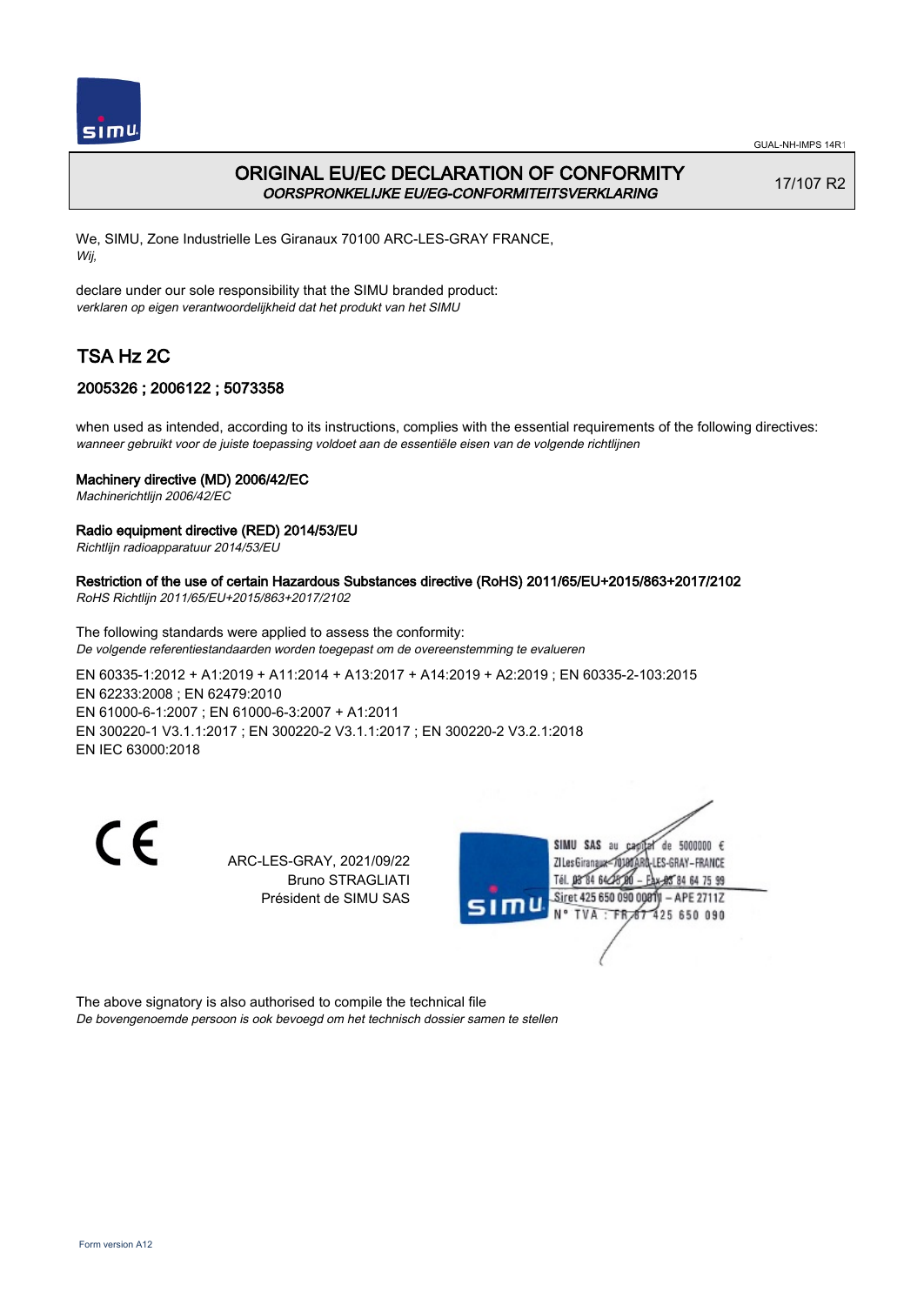

## ORIGINAL EU/EC DECLARATION OF CONFORMITY ORIGINAL EU / CE - ERKLÆRING

17/107 R2

We, SIMU, Zone Industrielle Les Giranaux 70100 ARC-LES-GRAY FRANCE, Vi,

declare under our sole responsibility that the SIMU branded product: erklærer under vårt eneansvar at SIMU merket produkt

# TSA Hz 2C

## 2005326 ; 2006122 ; 5073358

when used as intended, according to its instructions, complies with the essential requirements of the following directives: når de brukes som forutsatt, i henhold til sin instruks, i samsvar med de grunnlegende kravene i følgende direktiver

### Machinery directive (MD) 2006/42/EC

Maskindirektivet 2006/42/EC

### Radio equipment directive (RED) 2014/53/EU

Radioutstyr direktivet 2014/53/EU

## Restriction of the use of certain Hazardous Substances directive (RoHS) 2011/65/EU+2015/863+2017/2102

RoHS-direktivet 2011/65/EU+2015/863+2017/2102

The following standards were applied to assess the conformity: Følgende referansestandarder ble brukt for å vurdere samsvar

EN 60335‑1:2012 + A1:2019 + A11:2014 + A13:2017 + A14:2019 + A2:2019 ; EN 60335‑2‑103:2015 EN 62233:2008 ; EN 62479:2010 EN 61000‑6‑1:2007 ; EN 61000‑6‑3:2007 + A1:2011 EN 300220‑1 V3.1.1:2017 ; EN 300220‑2 V3.1.1:2017 ; EN 300220‑2 V3.2.1:2018 EN IEC 63000:2018

CE

ARC-LES-GRAY, 2021/09/22 Bruno STRAGLIATI Président de SIMU SAS



The above signatory is also authorised to compile the technical file Ovennevnte underskrevet fullmakt til å utarbeide den tekniske dokumentasjonen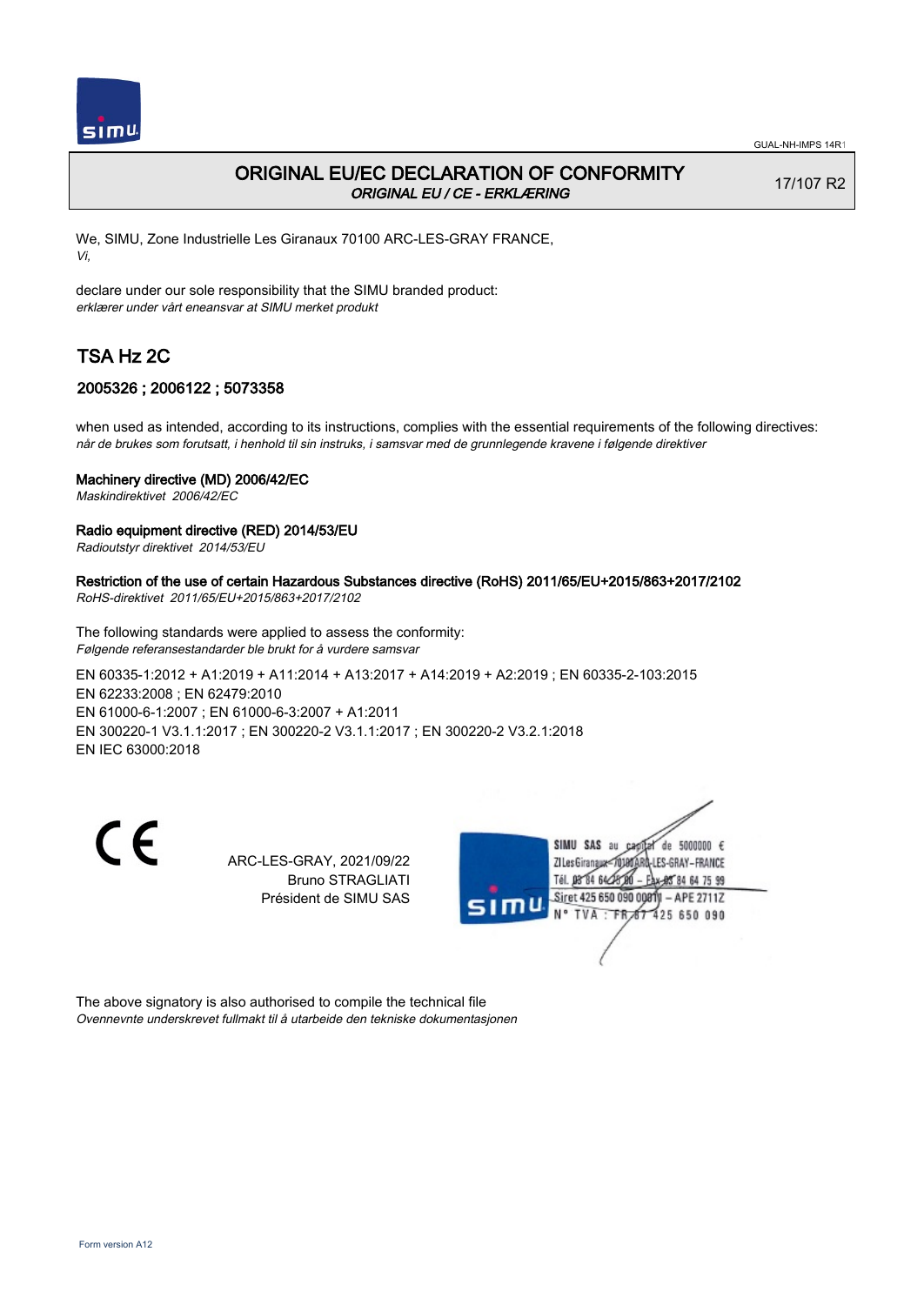

## ORIGINAL EU/EC DECLARATION OF CONFORMITY ORYGINALNA DEKLARACJA ZGODNOŚCI UE/WE

17/107 R2

We, SIMU, Zone Industrielle Les Giranaux 70100 ARC-LES-GRAY FRANCE, My,

declare under our sole responsibility that the SIMU branded product: deklarujemy z pełną odpowiedzialnością, że produkt oznaczony marką SIMU

# TSA Hz 2C

## 2005326 ; 2006122 ; 5073358

when used as intended, according to its instructions, complies with the essential requirements of the following directives: gdy jest używany zgodnie z przeznaczeniem i instrukcjami, spełnia podstawowe wymagania następujących Dyrektyw

### Machinery directive (MD) 2006/42/EC

Dyrektywa maszynowa 2006/42/EC

### Radio equipment directive (RED) 2014/53/EU

Dyrektywa o urządzeniach radiowych 2014/53/EU

### Restriction of the use of certain Hazardous Substances directive (RoHS) 2011/65/EU+2015/863+2017/2102

Dyrektywa RoHS 2011/65/EU+2015/863+2017/2102

The following standards were applied to assess the conformity: Do oceny zgodności zostały zastosowane następujące normy

EN 60335‑1:2012 + A1:2019 + A11:2014 + A13:2017 + A14:2019 + A2:2019 ; EN 60335‑2‑103:2015 EN 62233:2008 ; EN 62479:2010 EN 61000‑6‑1:2007 ; EN 61000‑6‑3:2007 + A1:2011 EN 300220‑1 V3.1.1:2017 ; EN 300220‑2 V3.1.1:2017 ; EN 300220‑2 V3.2.1:2018 EN IEC 63000:2018

 $\epsilon$ 

ARC-LES-GRAY, 2021/09/22 Bruno STRAGLIATI Président de SIMU SAS



The above signatory is also authorised to compile the technical file Osoba wskazana powyżej jest również upoważniony do przygotowania dokumentacji technicznej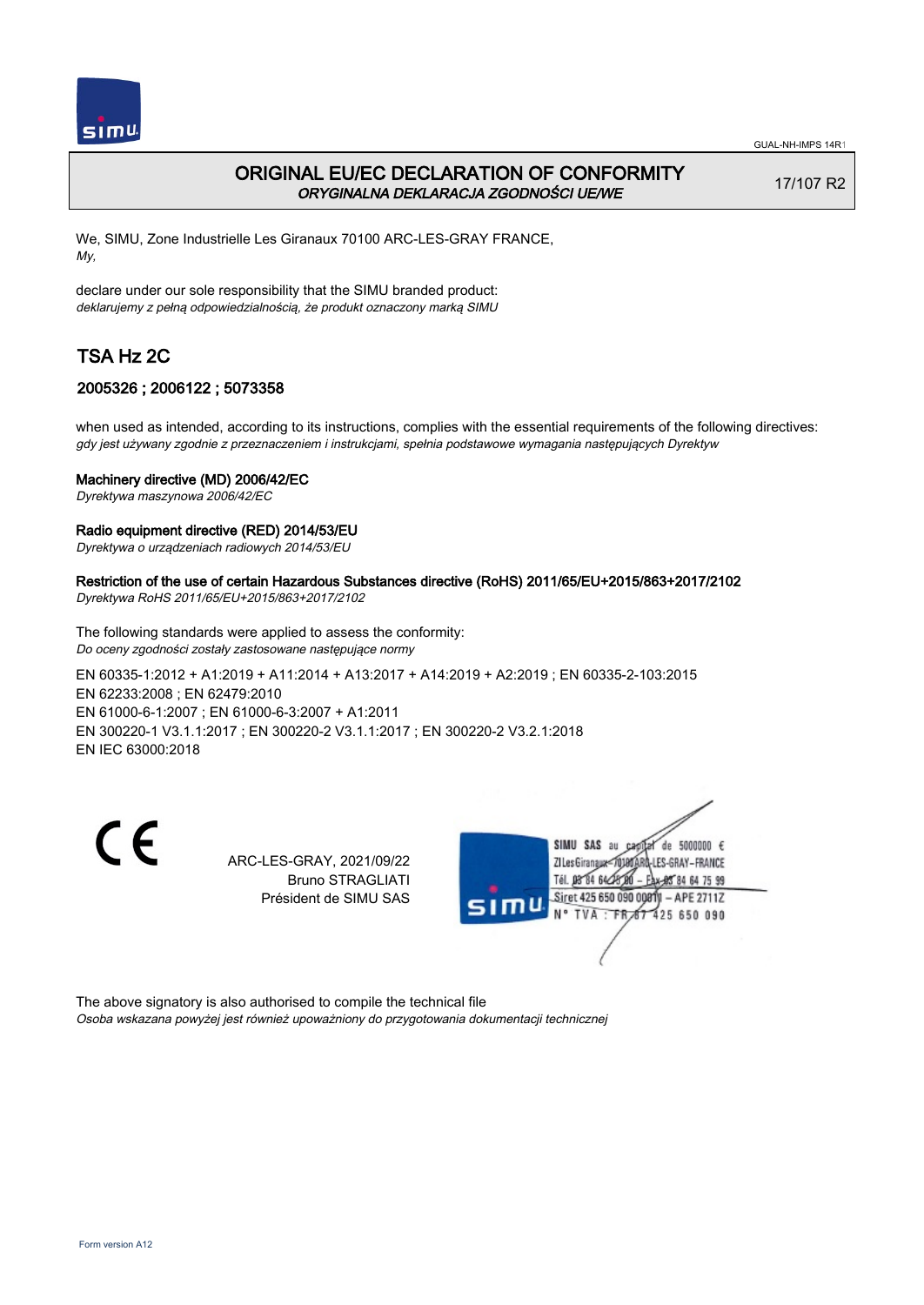

## ORIGINAL EU/EC DECLARATION OF CONFORMITY DECLARAÇÃO UE/CE DE CONFORMIDADE ORIGINAL

17/107 R2

We, SIMU, Zone Industrielle Les Giranaux 70100 ARC-LES-GRAY FRANCE, Nós,

declare under our sole responsibility that the SIMU branded product: declaramos sob nossa única responsabilidade que o dispositivo marca SIMU

# TSA Hz 2C

## 2005326 ; 2006122 ; 5073358

when used as intended, according to its instructions, complies with the essential requirements of the following directives: Quando utilizado de acordo com sua a aplicação, segundo as suas instruções, cumpre os requisitos essenciais das seguintes diretivas

### Machinery directive (MD) 2006/42/EC

Diretiva Máquinas 2006/42/EC

### Radio equipment directive (RED) 2014/53/EU

Diretiva equipamentos de rádio 2014/53/EU

### Restriction of the use of certain Hazardous Substances directive (RoHS) 2011/65/EU+2015/863+2017/2102

Diretiva RoHS 2011/65/EU+2015/863+2017/2102

The following standards were applied to assess the conformity: As normas de referência apresentadas em seguida foram aplicadas para avaliar a conformidade

EN 60335‑1:2012 + A1:2019 + A11:2014 + A13:2017 + A14:2019 + A2:2019 ; EN 60335‑2‑103:2015 EN 62233:2008 ; EN 62479:2010 EN 61000‑6‑1:2007 ; EN 61000‑6‑3:2007 + A1:2011 EN 300220‑1 V3.1.1:2017 ; EN 300220‑2 V3.1.1:2017 ; EN 300220‑2 V3.2.1:2018 EN IEC 63000:2018

 $\epsilon$ 

ARC-LES-GRAY, 2021/09/22 Bruno STRAGLIATI Président de SIMU SAS



The above signatory is also authorised to compile the technical file A pessoa nomeada acima também está autorizada a compilar o processo técnico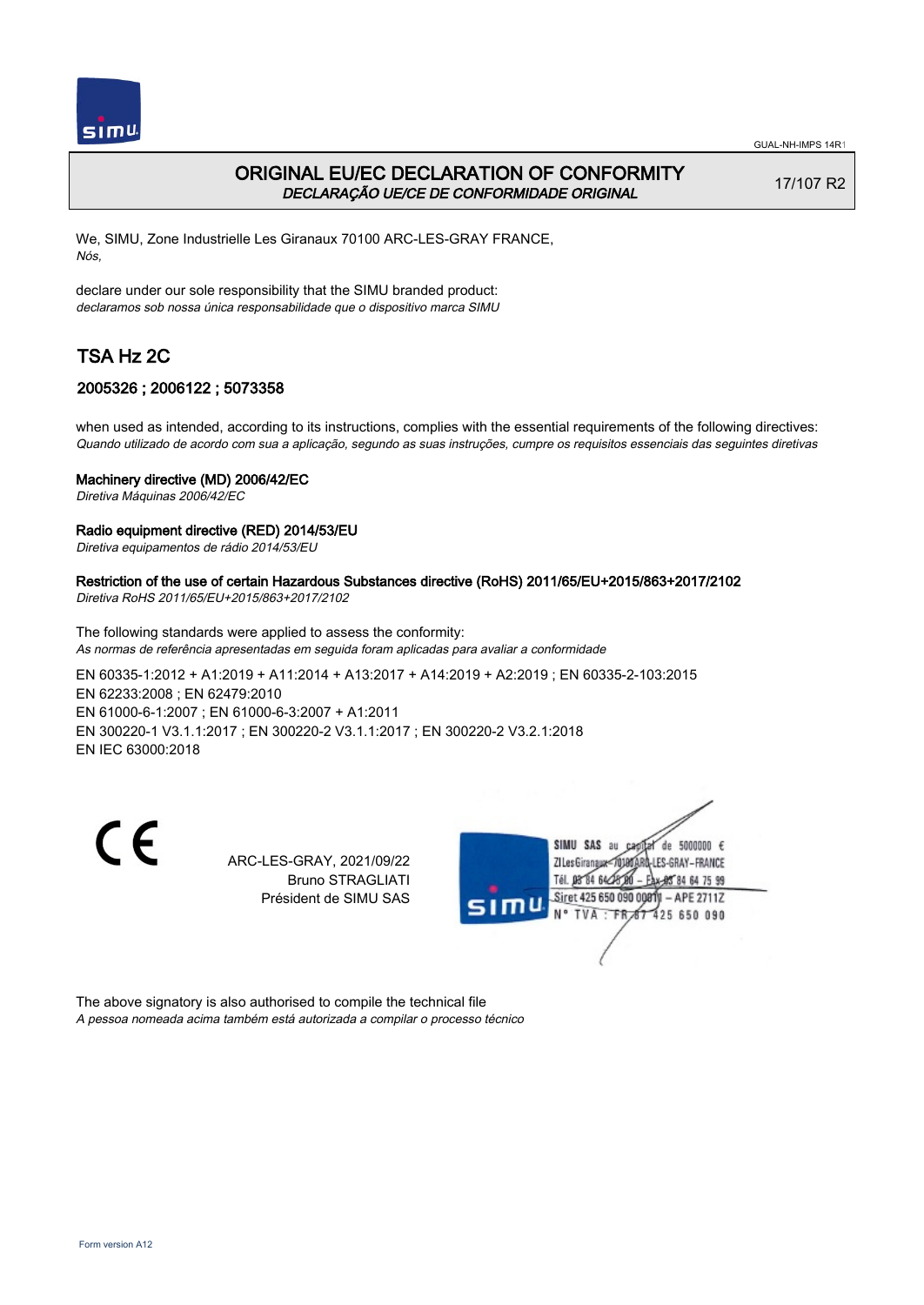

## ORIGINAL EU/EC DECLARATION OF CONFORMITY ORIGINAL EU/EC DECLARAIE DE CONFORMITATE

17/107 R2

We, SIMU, Zone Industrielle Les Giranaux 70100 ARC-LES-GRAY FRANCE, Noi,

declare under our sole responsibility that the SIMU branded product: declarăm pe propria răspundere că produsele marca SIMU

# TSA Hz 2C

## 2005326 ; 2006122 ; 5073358

when used as intended, according to its instructions, complies with the essential requirements of the following directives: utilizate conform destinaiei lor, aa cum este descris în manualul de utilizare, sunt în conformitate cu cerinele eseniale ale următoarelor directive

#### Machinery directive (MD) 2006/42/EC

Directiva privind echipamentele tehnice 2006/42/EC

### Radio equipment directive (RED) 2014/53/EU

Directiva privind echipamentele radio 2014/53/EU

## Restriction of the use of certain Hazardous Substances directive (RoHS) 2011/65/EU+2015/863+2017/2102

Directiva RoHS 2011/65/EU+2015/863+2017/2102

The following standards were applied to assess the conformity: Următoarele standarde de referină au fost aplicate pentru respectarea conformităii

EN 60335‑1:2012 + A1:2019 + A11:2014 + A13:2017 + A14:2019 + A2:2019 ; EN 60335‑2‑103:2015 EN 62233:2008 ; EN 62479:2010 EN 61000‑6‑1:2007 ; EN 61000‑6‑3:2007 + A1:2011 EN 300220‑1 V3.1.1:2017 ; EN 300220‑2 V3.1.1:2017 ; EN 300220‑2 V3.2.1:2018 EN IEC 63000:2018

C F

ARC-LES-GRAY, 2021/09/22 Bruno STRAGLIATI Président de SIMU SAS



The above signatory is also authorised to compile the technical file Semnatarul de mai sus este, de asemenea, autorizat să întocmească dosarul tehnic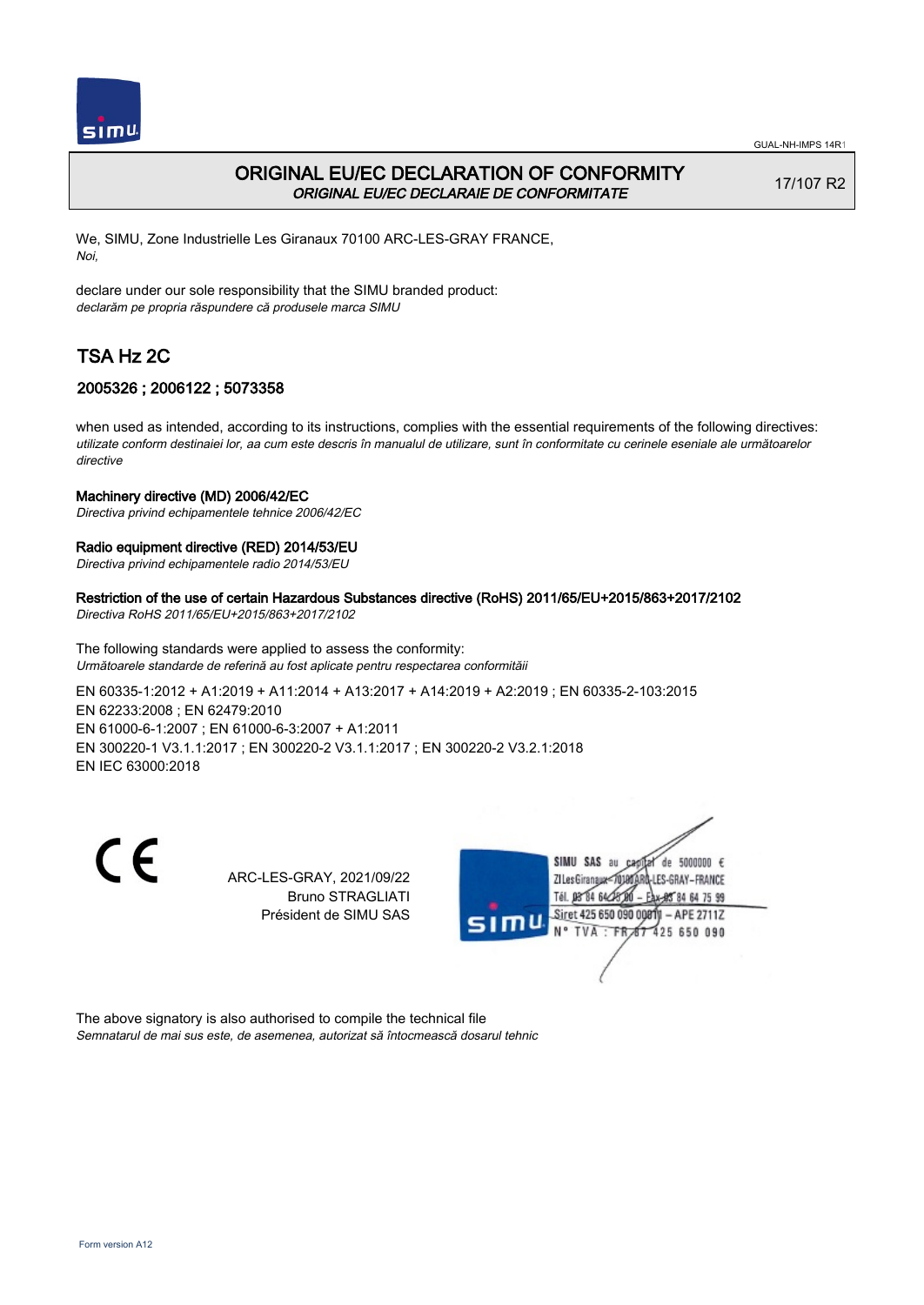

# ORIGINAL EU/EC DECLARATION OF CONFORMITY ORIGINAL EU/EG-FÖRSÄKRAN OM ÖVERENSSTÄMMELSE

17/107 R2

We, SIMU, Zone Industrielle Les Giranaux 70100 ARC-LES-GRAY FRANCE, Vi,

declare under our sole responsibility that the SIMU branded product: försäkrar på eget ansvar att produkten av varumärket SIMU

# TSA Hz 2C

## 2005326 ; 2006122 ; 5073358

when used as intended, according to its instructions, complies with the essential requirements of the following directives: uppfyller de grundläggande kraven i följande direktiv när den används på det sätt som avses, i enlighet med bruksanvisningen

### Machinery directive (MD) 2006/42/EC

Maskindirektivet 2006/42/EC

### Radio equipment directive (RED) 2014/53/EU

Direktivet om radioutrustning 2014/53/EU

## Restriction of the use of certain Hazardous Substances directive (RoHS) 2011/65/EU+2015/863+2017/2102

RoHS-direktivet 2011/65/EU+2015/863+2017/2102

The following standards were applied to assess the conformity: Följande referensnormer har tillämpats för att göra en bedömning av överensstämmelsen

EN 60335‑1:2012 + A1:2019 + A11:2014 + A13:2017 + A14:2019 + A2:2019 ; EN 60335‑2‑103:2015 EN 62233:2008 ; EN 62479:2010 EN 61000‑6‑1:2007 ; EN 61000‑6‑3:2007 + A1:2011 EN 300220‑1 V3.1.1:2017 ; EN 300220‑2 V3.1.1:2017 ; EN 300220‑2 V3.2.1:2018 EN IEC 63000:2018

 $\epsilon$ 

ARC-LES-GRAY, 2021/09/22 Bruno STRAGLIATI Président de SIMU SAS



The above signatory is also authorised to compile the technical file Den person som anges ovan är också behörig att ställa samman den tekniska dokumentationen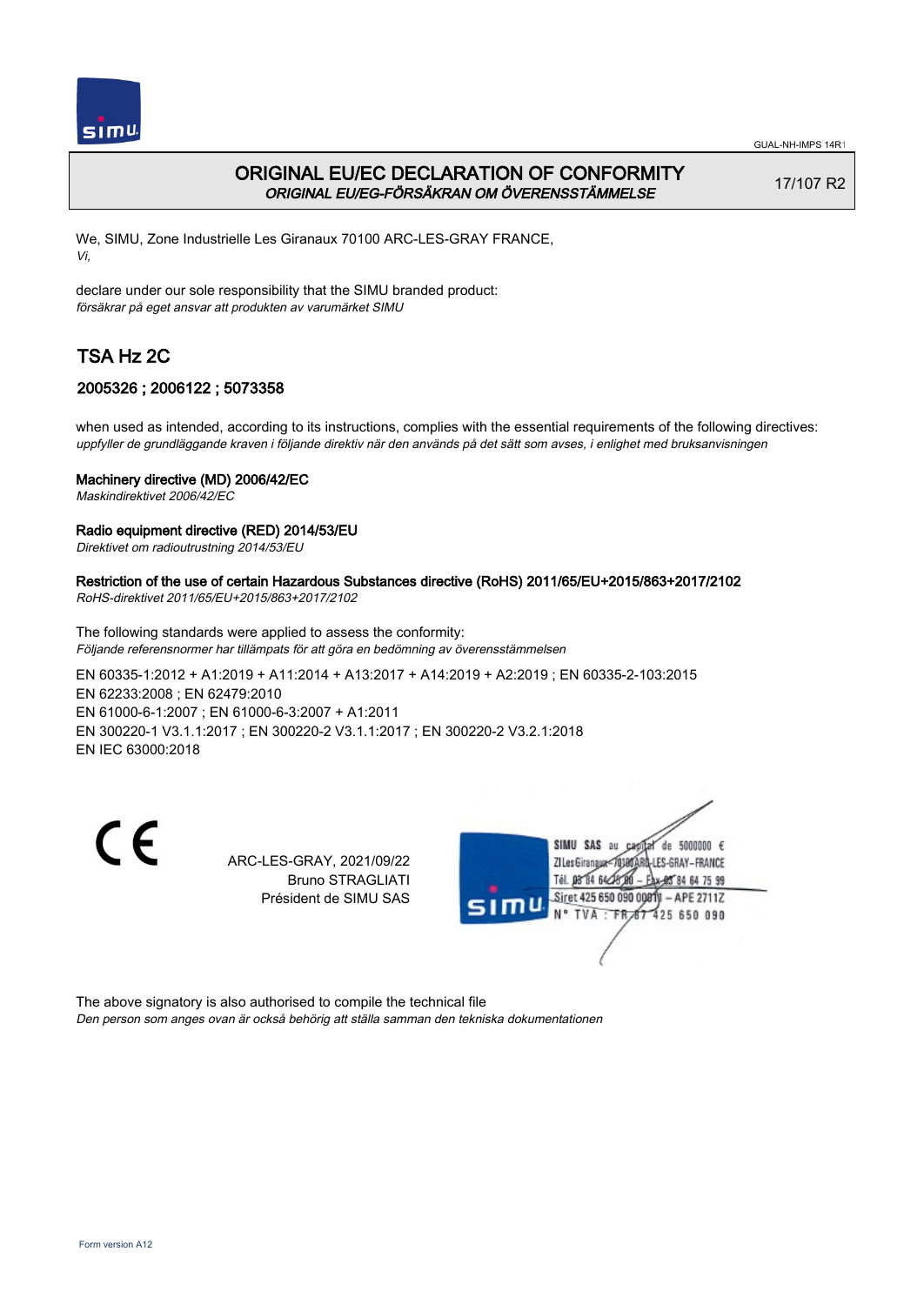

## ORIGINAL EU/EC DECLARATION OF CONFORMITY ORIGINÁLNE VYHLÁSENIE EU/ES O ZHODE

17/107 R2

We, SIMU, Zone Industrielle Les Giranaux 70100 ARC-LES-GRAY FRANCE, My,

declare under our sole responsibility that the SIMU branded product: vyhlasujeme na svoju výlučnú zodpovednosť, že výrobok značky SIMU

# TSA Hz 2C

## 2005326 ; 2006122 ; 5073358

when used as intended, according to its instructions, complies with the essential requirements of the following directives: ak je používaný v súlade s účelom použitia a s návodom, spĺňa základné požiadavky týchto smerníc

### Machinery directive (MD) 2006/42/EC

Smernica o strojových zariadeniach 2006/42/EC

### Radio equipment directive (RED) 2014/53/EU

Smernica o sprístupňovaniu rádiových zariadení na trhu 2014/53/EU

#### Restriction of the use of certain Hazardous Substances directive (RoHS) 2011/65/EU+2015/863+2017/2102

Smernica o obmedzení používania určitých nebezpečných látok v elektrických a elektronických zariadeniach 2011/65/EU+2015/863+2017/2102

The following standards were applied to assess the conformity: Pre posúdenie zhody boli použité následujúce normy

EN 60335‑1:2012 + A1:2019 + A11:2014 + A13:2017 + A14:2019 + A2:2019 ; EN 60335‑2‑103:2015 EN 62233:2008 ; EN 62479:2010 EN 61000‑6‑1:2007 ; EN 61000‑6‑3:2007 + A1:2011 EN 300220‑1 V3.1.1:2017 ; EN 300220‑2 V3.1.1:2017 ; EN 300220‑2 V3.2.1:2018 EN IEC 63000:2018

C F

ARC-LES-GRAY, 2021/09/22 Bruno STRAGLIATI Président de SIMU SAS



The above signatory is also authorised to compile the technical file uvedená osoba je tiež osoba zodpovedná za vypracovanie technickej dokumentácie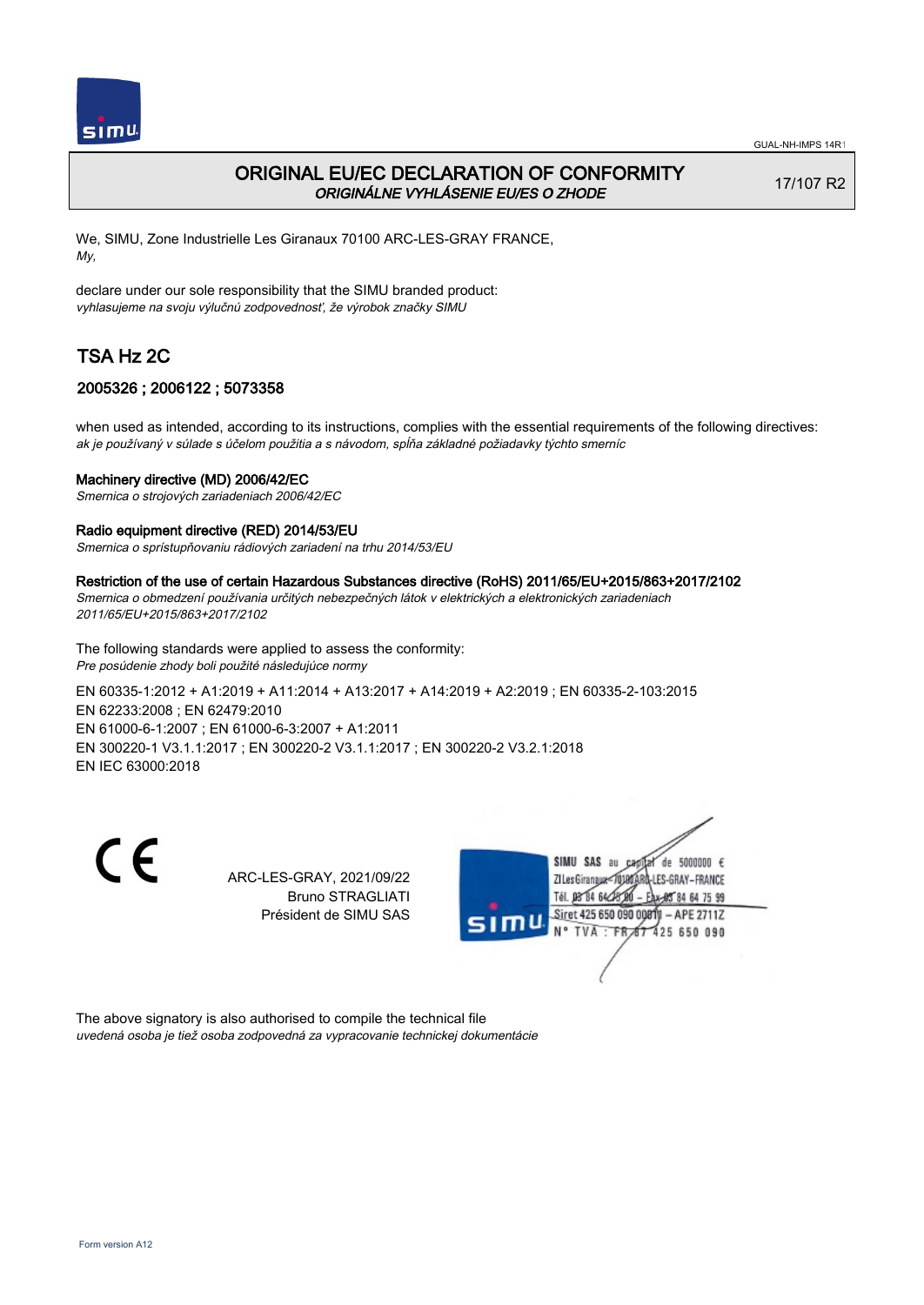

## ORIGINAL EU/EC DECLARATION OF CONFORMITY IZJAVA O SKLADNOSTI / IZJAVA O LASTNOSTIH

17/107 R2

We, SIMU, Zone Industrielle Les Giranaux 70100 ARC-LES-GRAY FRANCE, Mi,

declare under our sole responsibility that the SIMU branded product: S polno odgovornostjo izjavljamo, da izdelki blagovne znamke SIMU

# TSA Hz 2C

## 2005326 ; 2006122 ; 5073358

when used as intended, according to its instructions, complies with the essential requirements of the following directives: ko se uporabljajo v skladu z namembnostjo in navodili, ustrezajo bistvenim zahtevam naslednjih direktiv

### Machinery directive (MD) 2006/42/EC

Direktiva o strojih 2006/42/EC

### Radio equipment directive (RED) 2014/53/EU

Ditrektiva o Radijski opremi 2014/53/EU

## Restriction of the use of certain Hazardous Substances directive (RoHS) 2011/65/EU+2015/863+2017/2102

Direktiva RoHS 2011/65/EU+2015/863+2017/2102

The following standards were applied to assess the conformity: Za preverjanje skladnosti so bili uporabljeni naslednji standardi

EN 60335‑1:2012 + A1:2019 + A11:2014 + A13:2017 + A14:2019 + A2:2019 ; EN 60335‑2‑103:2015 EN 62233:2008 ; EN 62479:2010 EN 61000‑6‑1:2007 ; EN 61000‑6‑3:2007 + A1:2011 EN 300220‑1 V3.1.1:2017 ; EN 300220‑2 V3.1.1:2017 ; EN 300220‑2 V3.2.1:2018 EN IEC 63000:2018

 $\epsilon$ 

ARC-LES-GRAY, 2021/09/22 Bruno STRAGLIATI Président de SIMU SAS



The above signatory is also authorised to compile the technical file Podpisnik, naveden zgoraj, je pooblaščen tudi za pripravo tehnične dokumentacije